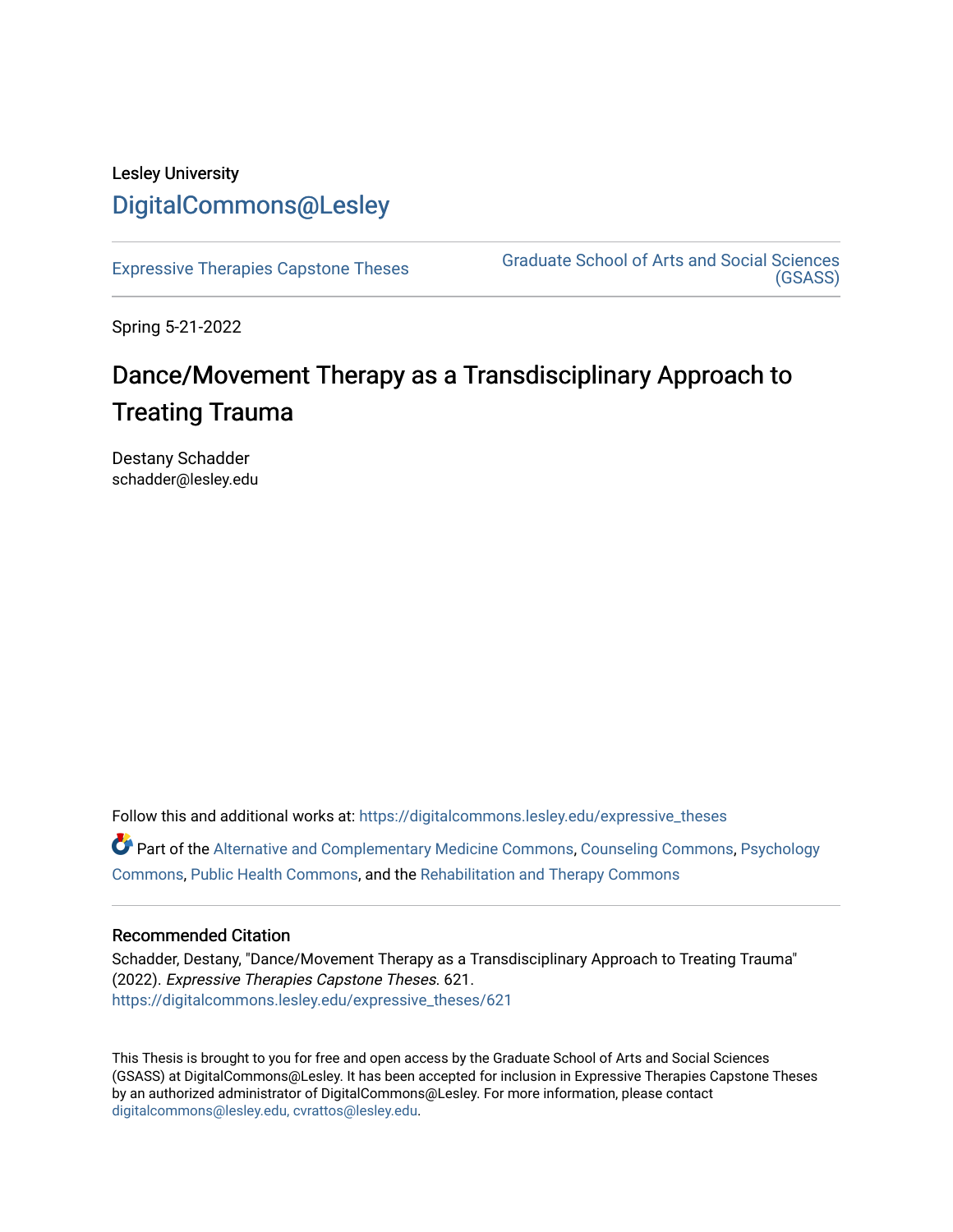# **Dance/Movement Therapy as a Transdisciplinary Approach to Treating Trauma**

Literature Review

Capstone Thesis

Lesley University

05/05/2022

Destany Schadder

Dance/Movement Therapy

Professor Meg Chang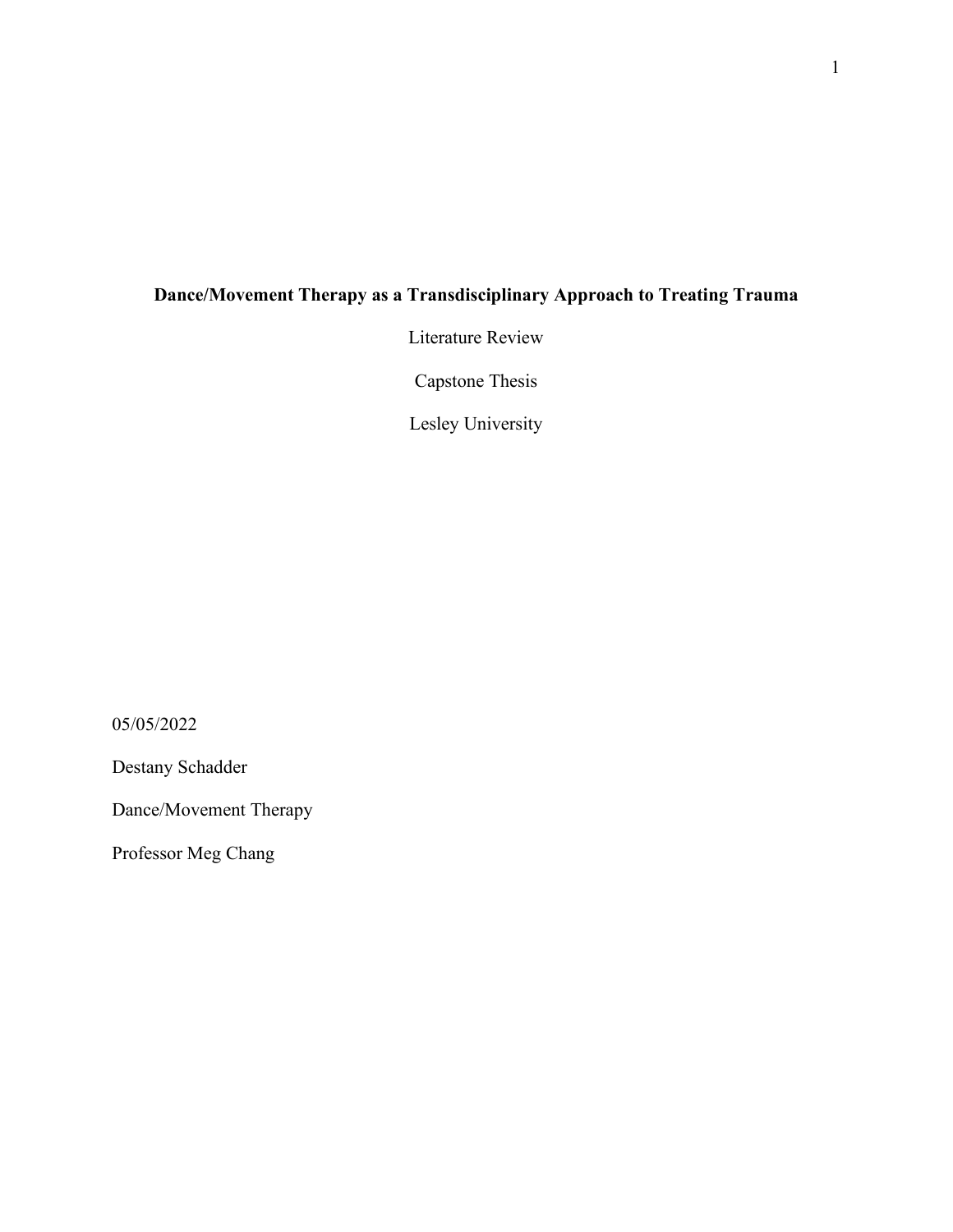#### **Abstract**

This thesis considers dance/movement therapy as a transdisciplinary approach to treating trauma in the body. It explains what the functions of the brain are, how trauma negatively affects it, and how posttraumatic stress disorder is expressed in both the body and the brain. It discusses multidisplinary approaches, it shows how these approaches leverage the body in treating trauma. Moreover, it demonstrates the benefits and advantages of a dance/movement therapist in supporting individuals who have experienced traumatic events. To achieve these goals, this thesis discusses research by neuroscientists, such as Damassio (1999), who maintain that the body and mind directly affect each other. This thesis reviews the work of Gray (2017), with polyvagal theory. It discusses sixteen studies on occupational therapists' treatment of trauma (Edgelow et al, 2020). These studies emphasize occupational therapists need someone with a mental health background to assist with tramatized individuals' treatments. Through a review of the literature, this thesis will discuss dance/movement therapy as a transdisciplinary approach to treating trauma.

*Keywords:* dance/movement therapy, transdisciplinary approach, polyvagal theory, body and mind connection, trauma

*Author identity statement: The author identifies as a caucasian female from Texas.*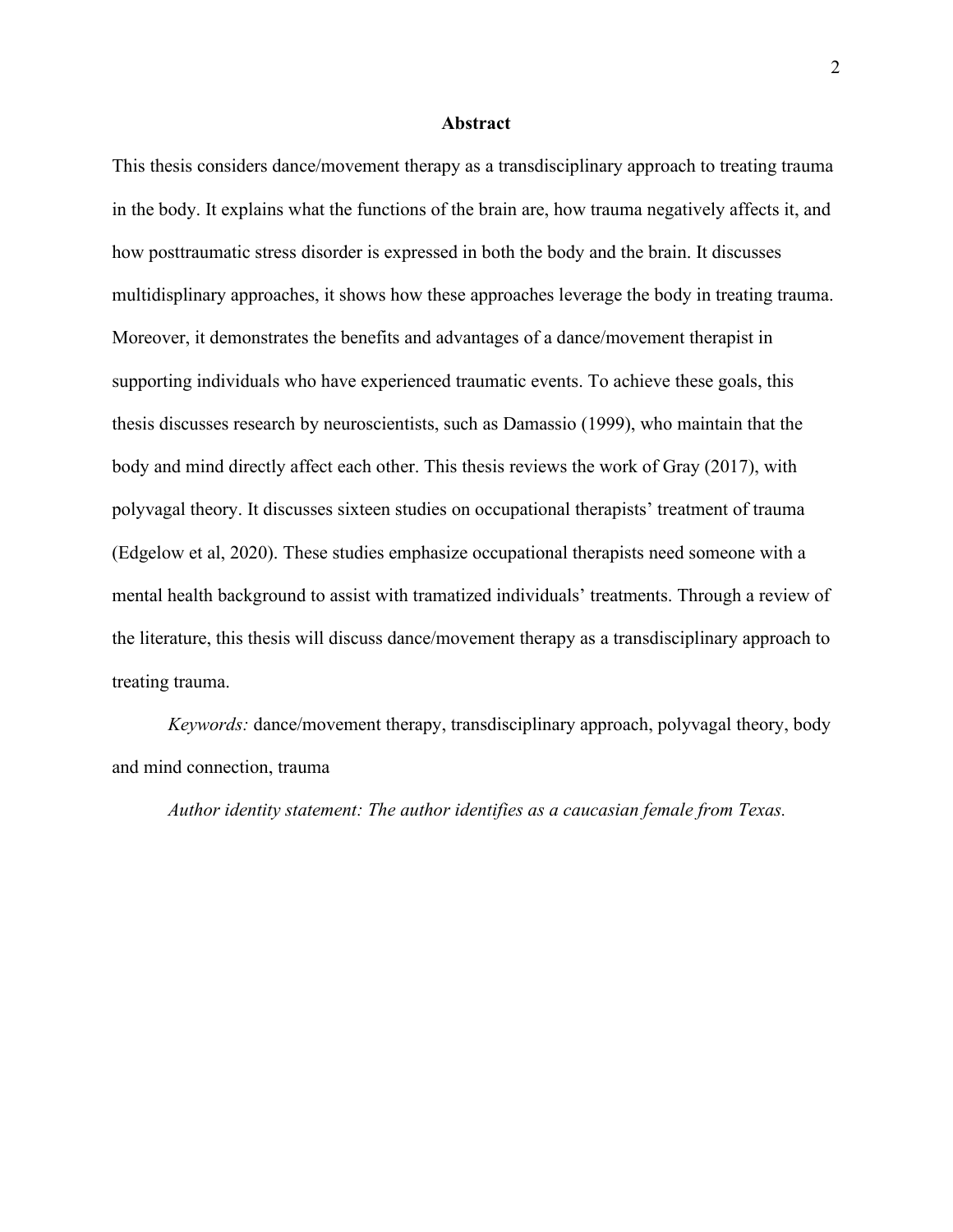#### **Dance/Movement Therapy as a Transdisciplinary Approach to Treating Trauma**

Trauma is felt in the body and the mind. It is psychologically and physically experienced. Treatment for trauma should involve the body and the mind and make use of a transdisciplinary approach. A transdisciplinary approach uses different methods to treat the client holistically through working with the mind and the body. According to Aboelela et al. (2007), "Transdisciplinary Research is defined as research efforts conducted by investigators from different disciplines working jointly to create new conceptual, theoretical, methodological, and translational innovations that integrate and move beyond discipline-specific approaches to address a common problem" (p. 1). Transdisciplinary, for the purposes of this thesis, is similar to the use of a multidisciplinary team to treat trauma, but instead of having multiple members, one individual draws from multiple disciplines. On this note, I have observed that the use of dance/movement therapy (DMT) to treat trauma is more effective than working with cognitive behavioral therapy alone. At my site, I work with many who have experienced trauma. I have personally noticed changes in clients when I work with them using DMT. I believe individuals who have experienced trauma do not feel comfortable being seen or observed. They do not trust their own judgments in their personal relationships. DMT allows the individual to feel comfortable being viewed directly by the therapist, and thus, will impact their daily behaviors. They will then be able to successfully function in their relationships. My thesis will address these ideas.

For someone who has experienced a traumatic event in their life, the chosen treatment is usually cognitive behavioral therapy. However, DMT is also an effective way to help someone overcome a traumatic experience. Through DMT, an individual can build resiliency in their mind and their body. My thesis will address how DMT has advantages over other disciplines. I will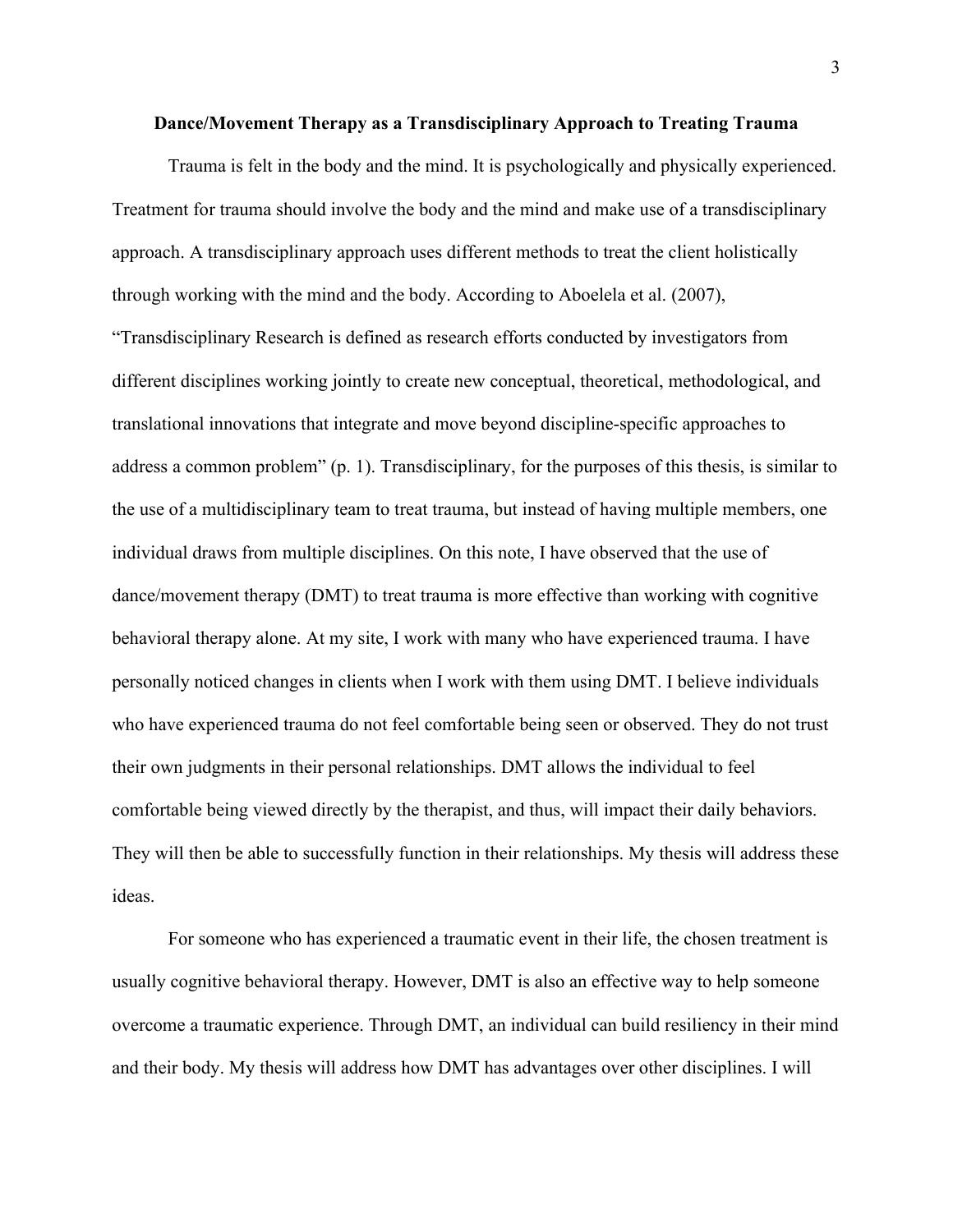review literature based on qualitative case studies, quantitative studies, theories, and neuroscience to connect how the limbic system is involved in creating emotions and portions of it are responsible for movement in the body. The limbic system is made up of the hypothalamus, amygdala, thalamus, and hippocampus creates emotions. I will further explain why the brain separates memories and compartmentalizes them into different areas of the brain and how using movement can allow individuals to verbalize what happened to them. Thus, they will be able to build resiliency by processing the event and recalling what happened so that they experience insight into themselves for the future.

# **Method**

In this literature review, I conducted research through the Lesley University Library to collect twenty three peer-reviewed articles and books using search terms such as trauma, transdisciplinary, multidisciplinary, neuroscience, occupational therapy (OT), and DMT. Two articles were retrieved from the National Center for Biotechnology Information and from the American Dance Therapy Association. This literature review also incorporates two books written by doctors who specialize in brain function and disorders. To stay objective, I looked at other disciplines that treat trauma to research how trauma is being treated currently and what might be missing in this treatment.

# **Literature Review**

#### **Development**

Infants communicate first through movement and with facial expressions. Children move to the rhythm of music. The parent–child relationship is built upon this. When a mother or a father has a mental illness, the rhythm and communication are disrupted. The child may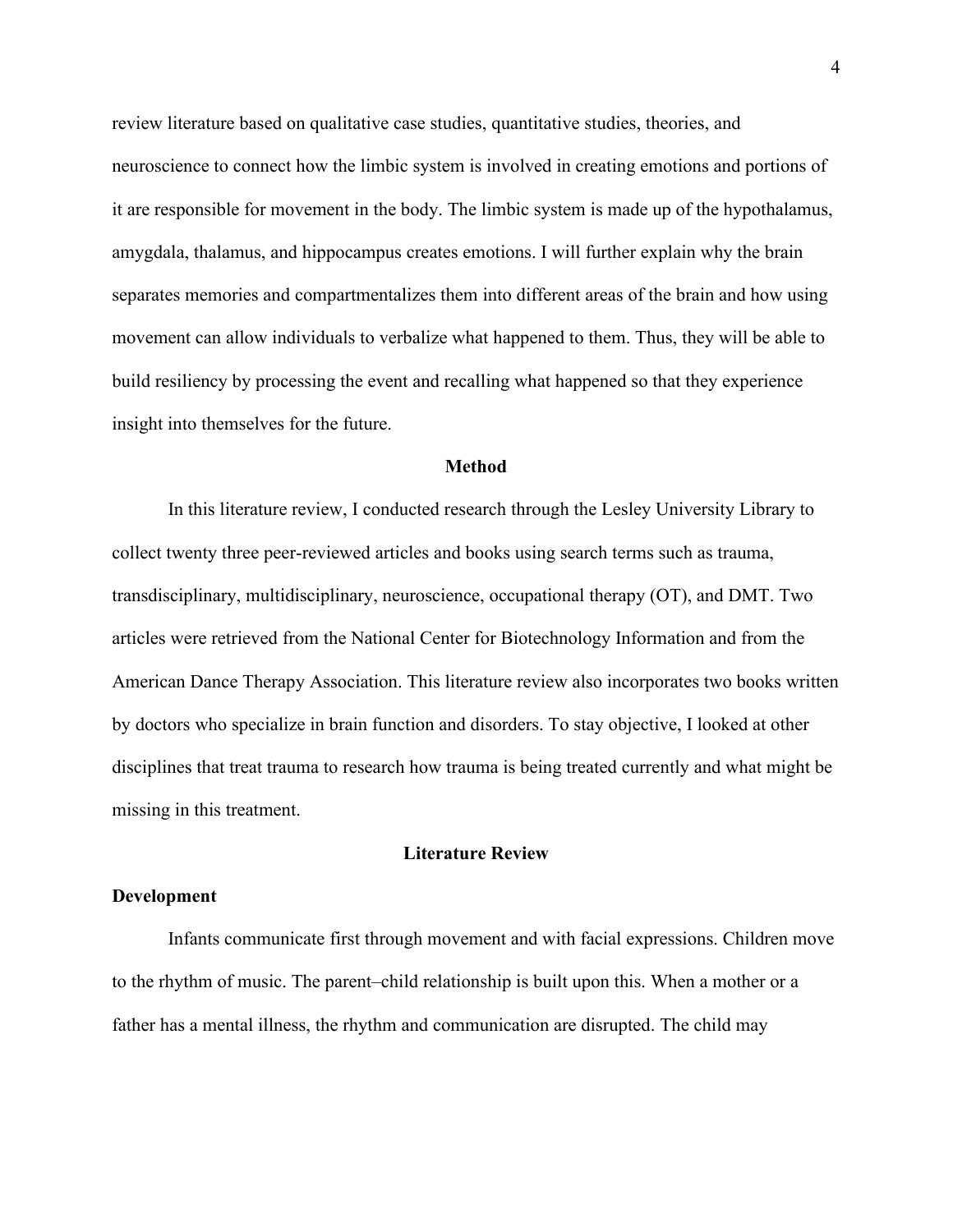experience neglect and trauma during childhood, and this will cause the child to have attachment issues with their parents or in other relationships.

Malloch and Trevarthen (2018) discussed the movement patterns and behaviors of infants after studying video recordings of them. Case studies were performed, which suggest that the rhythm of music creates movement in the body. The authors argued that music is the way people learn how to move their bodies and understand the environment. As such, infants also communicate with their parents through their movements. Through the rhythm of music, music forms an especially important part of the movement. Moreover, it is important to highlight that movement is an inherent need, even for a baby. The film studies showed that infants react to how their parents or caregivers respond physically to them, and these movements were regulated by the rhythm of the music (pp.  $1-21$ ).

Brain development is completely dependent on children and their environment. If a fetus has been exposed to alcohol, drugs, or nicotine, the child may have developmental issues. If a child experiences neglect, negative social experiences, or trauma, they will suffer emotionally and mentally. Occupational therapists are often hired when a child experiences this, but they do not consider all the mental health aspects that dance/movement therapists do. A dance/movement therapist will use their knowledge of the body and how movement can affect mental health to work with those who have experienced trauma. Irmgard Bartenieff created the Bartenieff Fundamentals; a sequence of movements that duplicated the normal progression of a child's developmental patterns, such as lifting their head above the floor when lying on their belly (Levy, 1988). Dance/movement therapists that follow her fundamentals use these sequence of movements. Thus, they have the upper hand when dealing with a child who has experienced something traumatic. They will work with them on sensory processing issues, bodily felt trauma,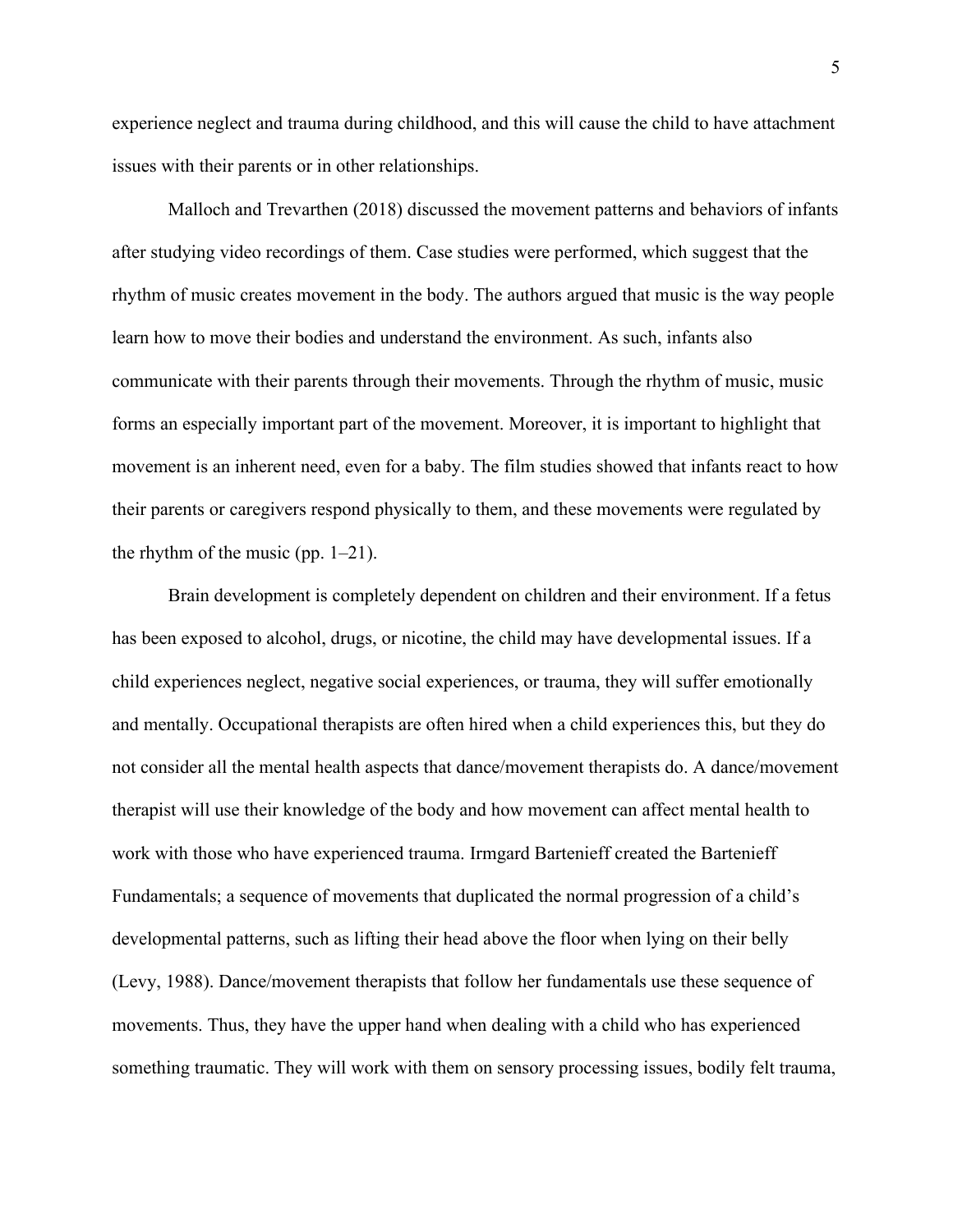and their development. Dance movement therapists can also work with adults who have experienced trauma. They may make use of body-mind centering, polyvagal theory, bilateral stimulation, and talk therapy. Dance/movement therapists have an advantage over other disciplines because they take a whole-person approach.

Malloch and Trevarthen (2018) stated that all consciously made body movements depend on the image of the future. This means that people act, move, and work for what they need to survive. An issue arises when people's system becomes so impaired that they are in constant arousal. This state of constant arousal occurs when an individual has experienced a traumatic event (p. 2).

# **The Brain**

According to Ashwell and Restak (2012), the amygdala is an almond-shaped structure in the temporal lobe. It is a large compilation of nerve cells, and it plays a key role in linking the perception of objects and situations with their emotional significance. Emotionally charged events cause the adrenal gland to release the adrenaline and cortisol hormones, which influence memory storage. Norepinephrine and cortisol act on the amygdala to enhance memory storage in the cerebral cortex.

Ashwell and Restak (2012) explained that the thalamus is the largest structure in the diencephalon. It is referred to as the relay system that receives messages from all senses except smell. It is made up of several nerve cell clusters called nuclei. These nuclei transfer information from movements in the joints and muscles in the body. These nuclei, send information from the emotions (limbic relay) and are involved in the somatosensory input and proprioception. The subthalamus and epithalamus regulate movement, and damage to the subthalamus leads to patients developing violent flailing movements on the opposite side of the body. The habenular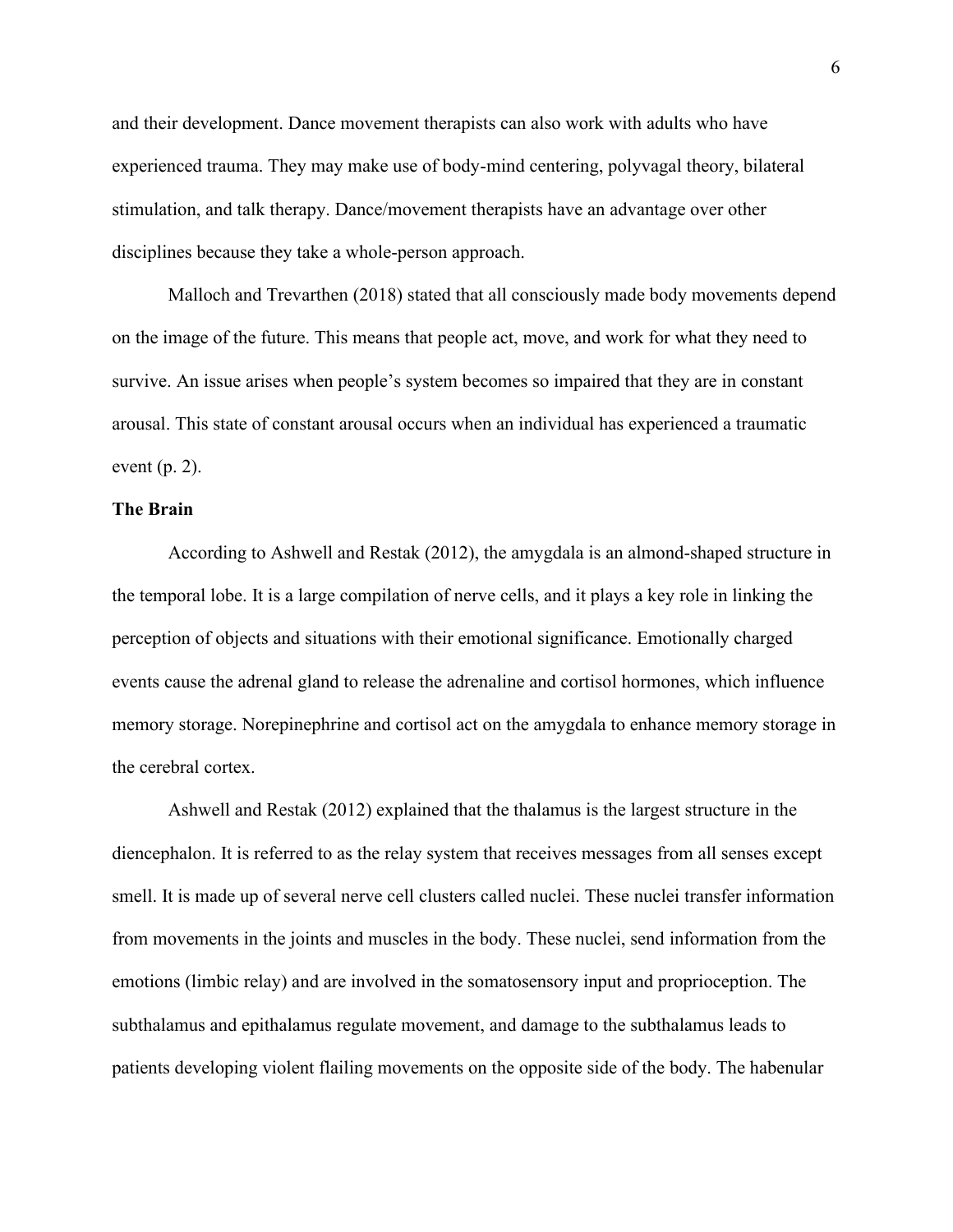nuclei are part of a circuit that allows the emotional centers of the limbic system to change activity in the brainstem, whereas the pineal gland excretes melatonin as part of the circuit controlling the sleep–wake cycle (p. 34, 90).

When an individual is diagnosed with posttraumatic stress disorder (PTSD), these functions are inhibited, or they become maladaptive. Symptoms of PTSD include experiencing trauma through nightmares or flashbacks, difficulty sleeping, hypervigilance, and anger. When an individual is diagnosed with PTSD, they have low secretions of cortisol and elevated levels of adrenaline and noradrenaline in their urine. In the normal fight or flight response, both cortisol and adrenaline are secreted equally (Ashwell & Restak, 2012, p. 249).

Van der Kolk (2014) described how the frontal lobe will look different on a brain scan for an individual who has experienced a traumatic event at an early age. The frontal lobe shows slower electrical impulses in this area, which, in turn, shows poor executive functioning. The frontal lobe, as described earlier, is the decision-making portion of the brain. Insufficient control over this portion leads to an inability to control the lizard brain (emotional brain) below the thinking brain. The cerebrum, the frontal lobe and parietal lobes are considered the thinking brain where decisions are made and analytical thinking is performed. The bottom portion of the brain just above the neck and closer to the spine is considered the lizard brain. When someone experiences a traumatic event, cognitive brain functioning shuts down, and the lizard brain kicks in to induce a fight or flight response. The brain takes the memory of the traumatic event and deconstructs it. It compartmentalizes the memory in different portions of the brain to protect the human or organism, if the brain did not do this, the memory would overwhelm the human or organism. However, as the memory is stored in the brain, it is also stored in the lizard brain or the area where emotions form. Therefore, it is stored within the body. The same area that creates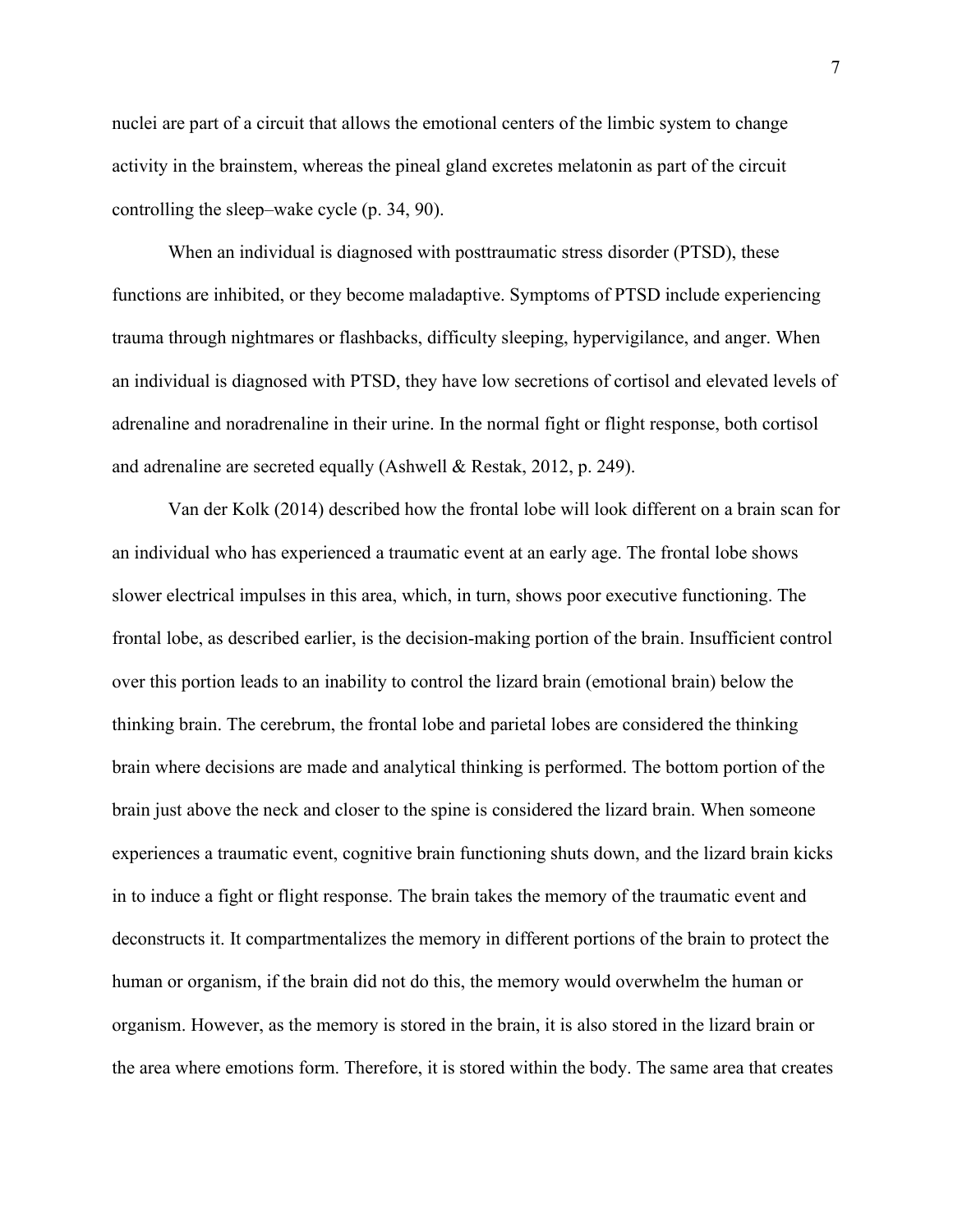emotion also in the body. It is only through movement that people reduce tensions in the body, and in this movement, the client elicits emotional responses from the memory of the trauma. Once the client's body has regulated itself, the lizard brain and cognitive brain can regulate themselves (van der Kolk, 2014, p. 130). In the study, those who had experienced something traumatic event viewed the world differently. Many viewed the world as unsafe.

Wise et al. (2009) conducted a study between Australians who had experienced a traumatic event. The researchers asked the participants to point out which image did not fit in, in a group of images. This standardized test is called the "oddball paradigm"; however, it should be noted that none of these images were related to trauma (p. 1). The control group used the key parts of the brain and they worked well together. Their brain scans were clear and had focused lines of energy. As for the traumatized subjects, their brain waves were loosely coordinated, and they did not come together in straight-forward patterns (p. 342). This imagery of loose patterns and lines from those who have experienced trauma indicates that the traumatized individuals' brains work differently from those of non-traumatized individuals. Thus, traumatized individuals have a different view of the world than non-traumatized ones: Their view is distorted, and they will not be at baseline functioning.

During moments of distress, an individual's facial expressions and tone of voice indicate to the world their troubled state of mind. If no one comes to their aid, their lizard brain takes over. Their sympathetic nervous system ignites, and they go into fight or flight mode. If there is no way out, the dorsal vagal complex will become activated. This complex controls the autonomic nervous system. The autonomic nervous system controls digestion, blood circulation, and everything else that enables an organism to stay alive. Following activation, this complex reduces metabolism. Then, the heart rate dips so low that the individual almost passes out, and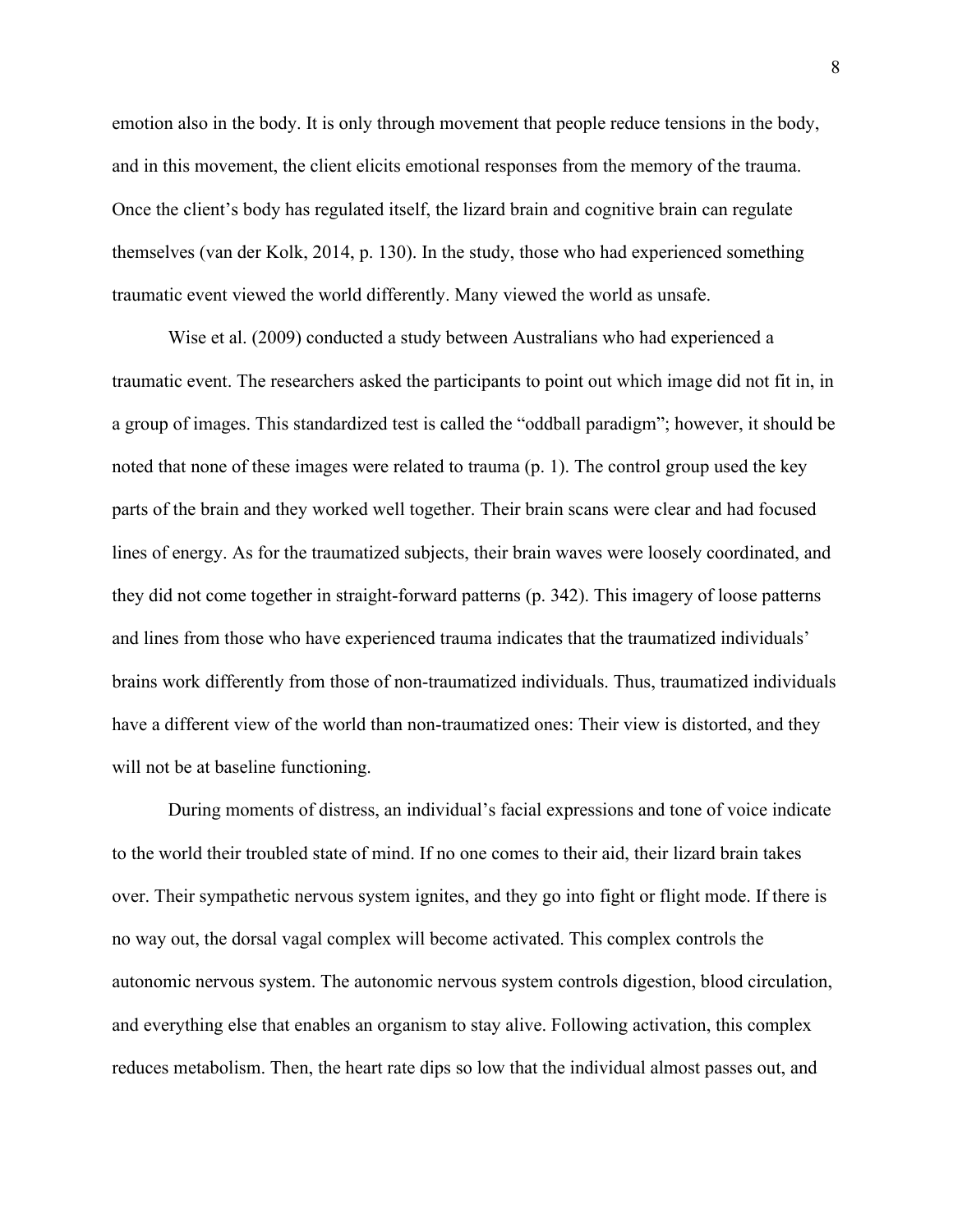subsequently, their gut stops working and empties itself. Thus, the individual disengages and freezes (Wise et al., 2009, p. 99). This is the flight response referred to in the term *fight or flight response*, which occurs when someone is responding to a traumatic event. According to van der Kolk (2014),

The body keeps the score: If the memory of trauma is encoded in the viscera, in heartbreaking and gut-wrenching emotions, in autoimmune disorders and skeletal/muscular problems, and if mind/brain/visceral communication is the royal road to emotion regulation, this demands a radical shift in our therapeutic assumptions. (p. 104)

The body responds to everything it experiences. The neck tightens up when people sit for long periods of time. The jaw tightens when people are frustrated. The stomach flutters when people are nervous. The heart beats faster when people are angry. Thus, these feelings and emotions are felt in the body. If these moments are not processed, they will get stuck in the body.

#### **Polyvagal Theory**

# *Neuroscience in Polyvagal Theory*

This theory revolves around emotions being regulated through the vagus nerve, a cranial nerve that is involved in fear response and social connection. The vagus nerve is a component of the parasympathetic nervous system (PNS). The autonomic nervous system has two parts, the PNS and the sympathetic nervous system. According to Gray (2017),

a primary premise of polyvagal-informed DMT is the right to embody. An aspect of this right to embody is respect for the body. Rather than view negatively the dissolution to more primitive behavioral strategies and states that occurs when we are faced with unsafe and potentially traumatic events, the fear-based responses of mobilization (fight or flight)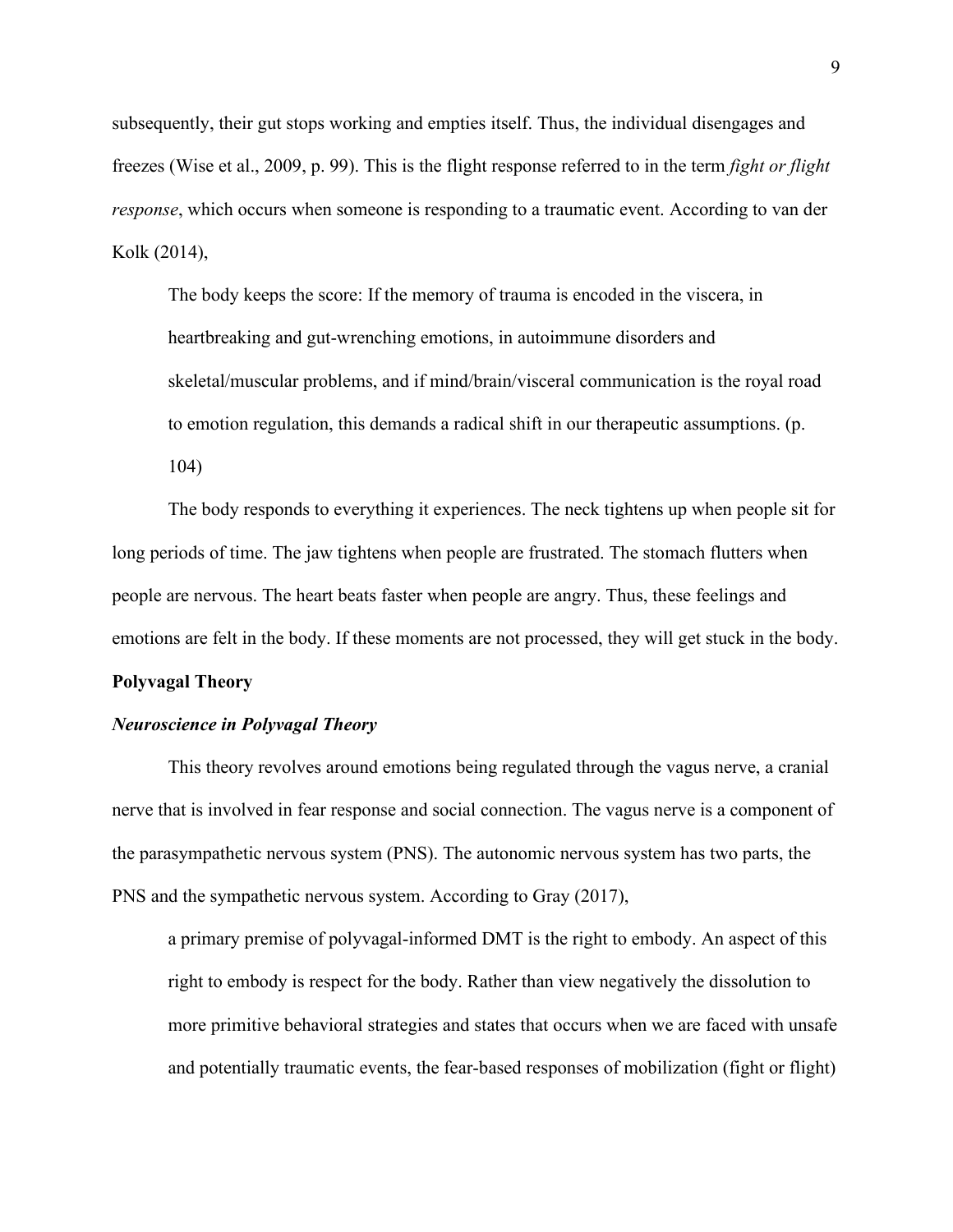or immobilization (shut down) that can become the blueprint for traumatization are recognized and acknowledged as in service of survival and therefore worthy of celebration. (p. 44)

The brain and the body work in harmony to maintain homeostasis within an organism or in this case, a human. Without homeostasis, the organism would become extremely sick or ultimately die. For instance, when an individual experiences a traumatic event, it can affect their homeostasis, throwing off the natural processes in the body and the brain. Working in a wholebody approach is more advantageous to the individual. According to Fisher (2019), movementbased modalities, such as yoga, have gained popularity among veterans and military personnel, with many veterans declaring beneficial effects such as relaxation, relief of physical pain, and increased cognitive functioning (p. 3). These veterans have experienced a plethora of traumatic experiences, which have affected their homeostasis and put them into fight or flight in their daily lives. DMT enables them to verbalize what happened to them, which they can do by using their natural movement language to balance both their body and their mind. This process allows the individual to build resiliency. According to Serlin (2020),

Resiliency includes many dimensions. The arts and narrative methods express and record life stories and facilitate healing within a community of witnesses. Qualities that build resiliency include optimism, joy and compassion. The use of the arts and particularly dance/movement, builds resilience at the body level. (p. 2)

DMT considers the client and their surroundings to help them build resiliency in their body and mind. Increasing health in the latter two is key to returning to baseline functioning.

**Brain/Nerves, Body, and Social Theory**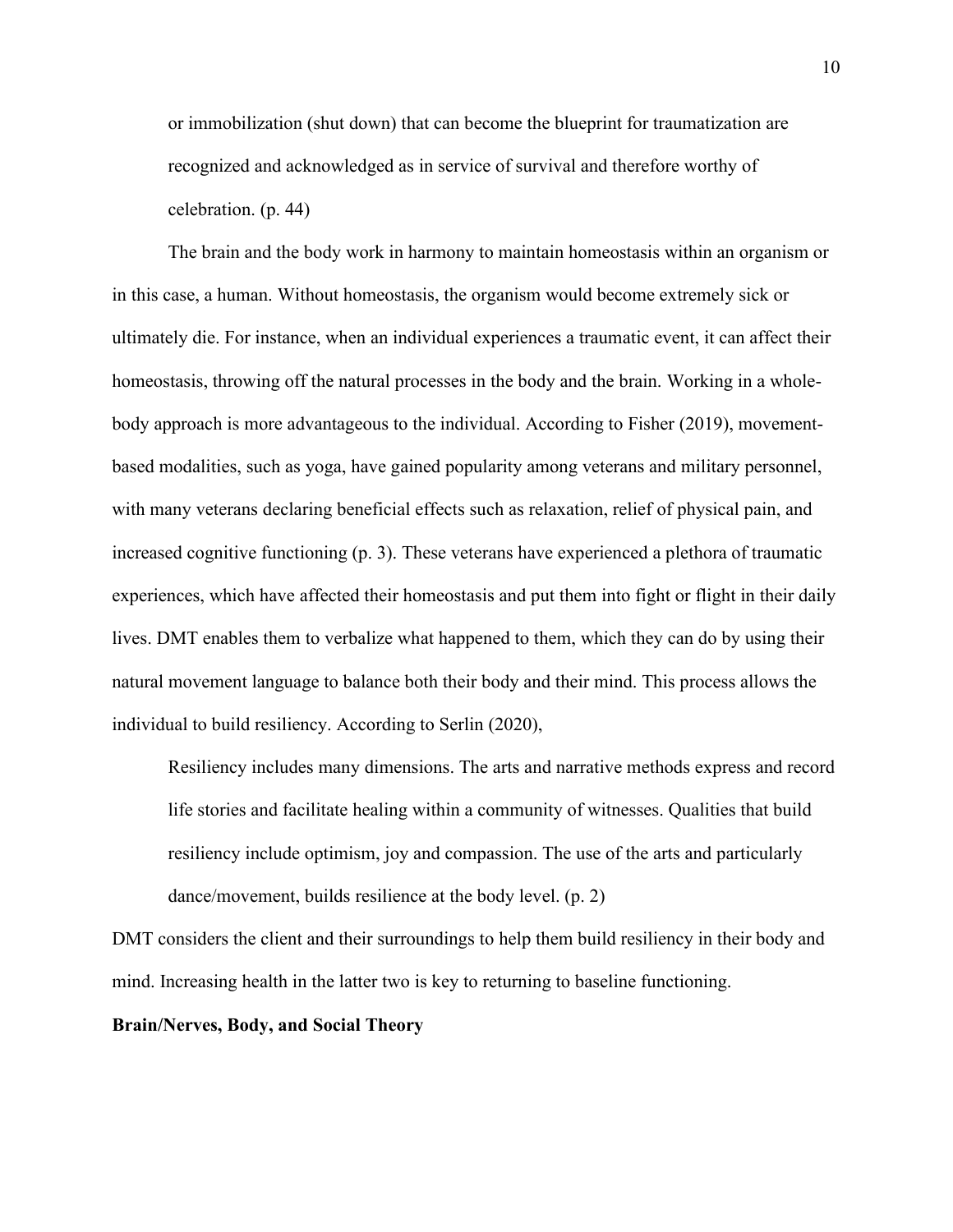Gray (2017) described the work of Dr. Sue Cater. Cater ran a program in polyvagalinformed therapy for people with trauma and attachment issues and autistic people in Haiti after the 2010 earthquake. All survivors had experienced a traumatic event, and in their current state, they exhibited signs of PTSD. Caters program led to improvements in their state, which created a moment of relief for the survivors (pp. 43–46).

Traumatic events are encoded differently in the brain, their memories are compartmentalized, so they are not integrated as a whole and are stored as sensory perceptions.

"This state accords with the concept of Window of Tolerance which, is the optimal arousal zone, encompassing both intense emotion and states of calm or relaxation, in which emotions can be tolerated and information integrated. It is within this zone or window that the social engagement system, as described by the polyvagal theory, is activated" (Bensimon, 2021, p. 368). When an individual is outside the parameters of this range, because of a traumatic event, they become unable to socialize. Even the most introverted person needs connection; thus, this isolation can increase their symptoms of PTSD.

#### **Multidisciplinary Teams**

 Howard Rusk is often considered the father of rehabilitative medicine. He argued that multidisciplinary teams are the best approach for individuals who have experienced trauma. A multidisciplinary team includes: psychiatrists, nursing staff, occupational therapists, physical therapists (PTs), neuropsychologists, social workers, recreational therapists, respiratory therapists, and case managers (Mullin et al, 1996, p. 31).

Each multidisciplinary team has professionals who work with the body such as occupational therapists, physical thersapists and those who work with the mind (social workers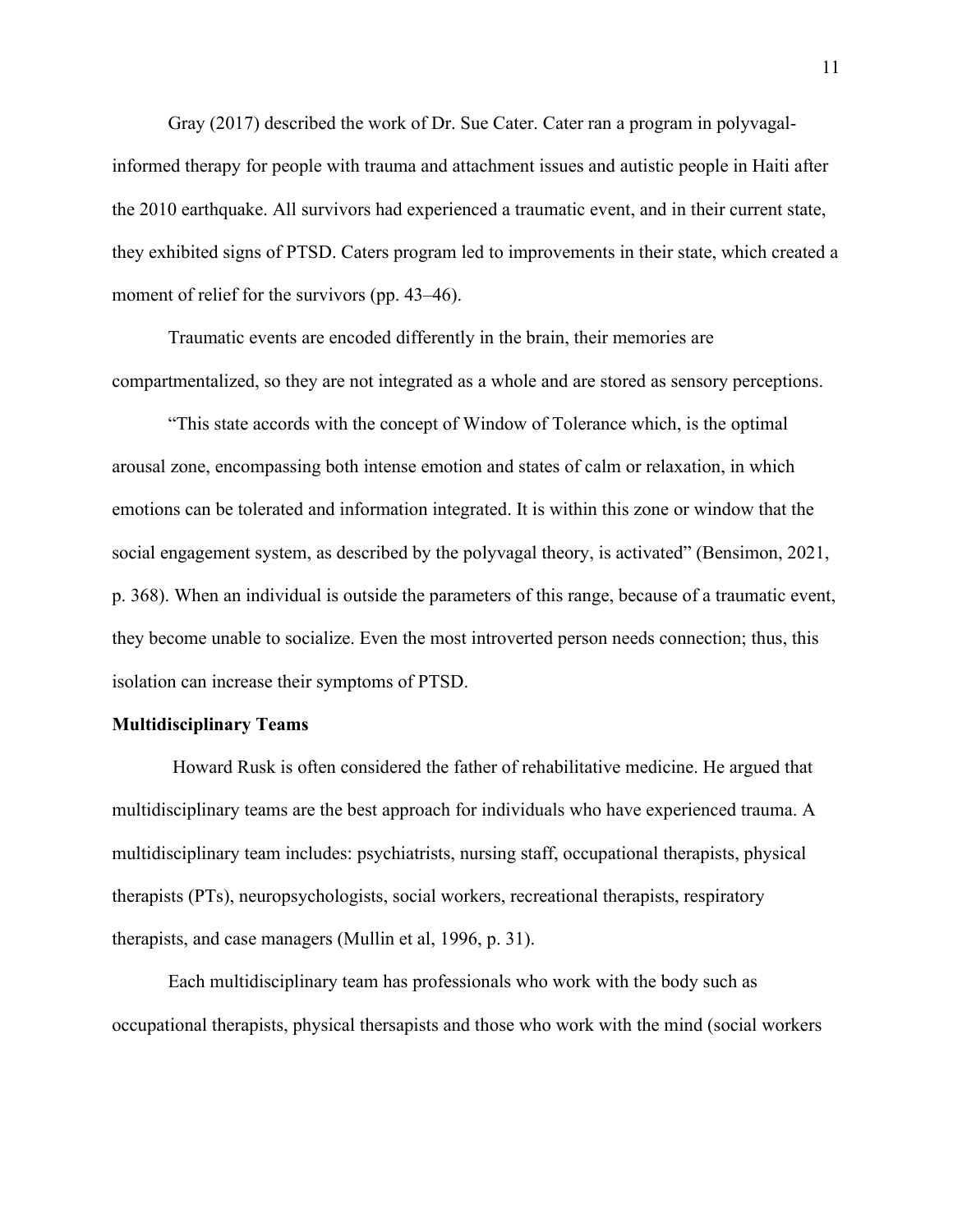or therapists). Mullins et al. (1996) suggested working in multidisciplinary teams is the best approach when treating someone who has a traumatic injury.

The authentic practice of DMT helps an individual work through bodily felt traumas and heals their mind and body. Movement in the body creates a connection with the mind. People's emotions are created in the same area of the brain where movement is formed. Often, when an individual has experienced trauma, they tend to freeze up in their body; they tense their shoulders, look down, or react by flinching in non-dangerous situations. Movementbased practices such as DMT ground the individual, which allows them to think clearly, verbalize how they truly feel, and process the traumatic experience in a safe environment. These practices work in the bottom-up approach, working first with the body and then with the mind or emotions.

# *Music Therapy and Body Integration*

Other modalities integrate the body into therapy in ways that DMT as a transdisciplinary approach could draw from, and one such modality is music therapy. The body is the greatest asset when it comes to dealing with mental health because it holds everything: the brain, soul, and emotions. Bensimon (2021) created a qualitative research study using Guba and Lincoln's naturalistic phenomenological framework. In this study, 41 music therapists, of which 35 were women, aged 32 to 75, participated. All the participants had degrees in music therapy and worked with those who had experienced trauma. Each therapist was interviewed about their therapeutic approach.

Each interview was recorded. At the end of the study, each sentence and word was related to a theme. The results produced three themes. The first theme is body integration, relating to how listening to music is a sensory experience. The second theme is event integration.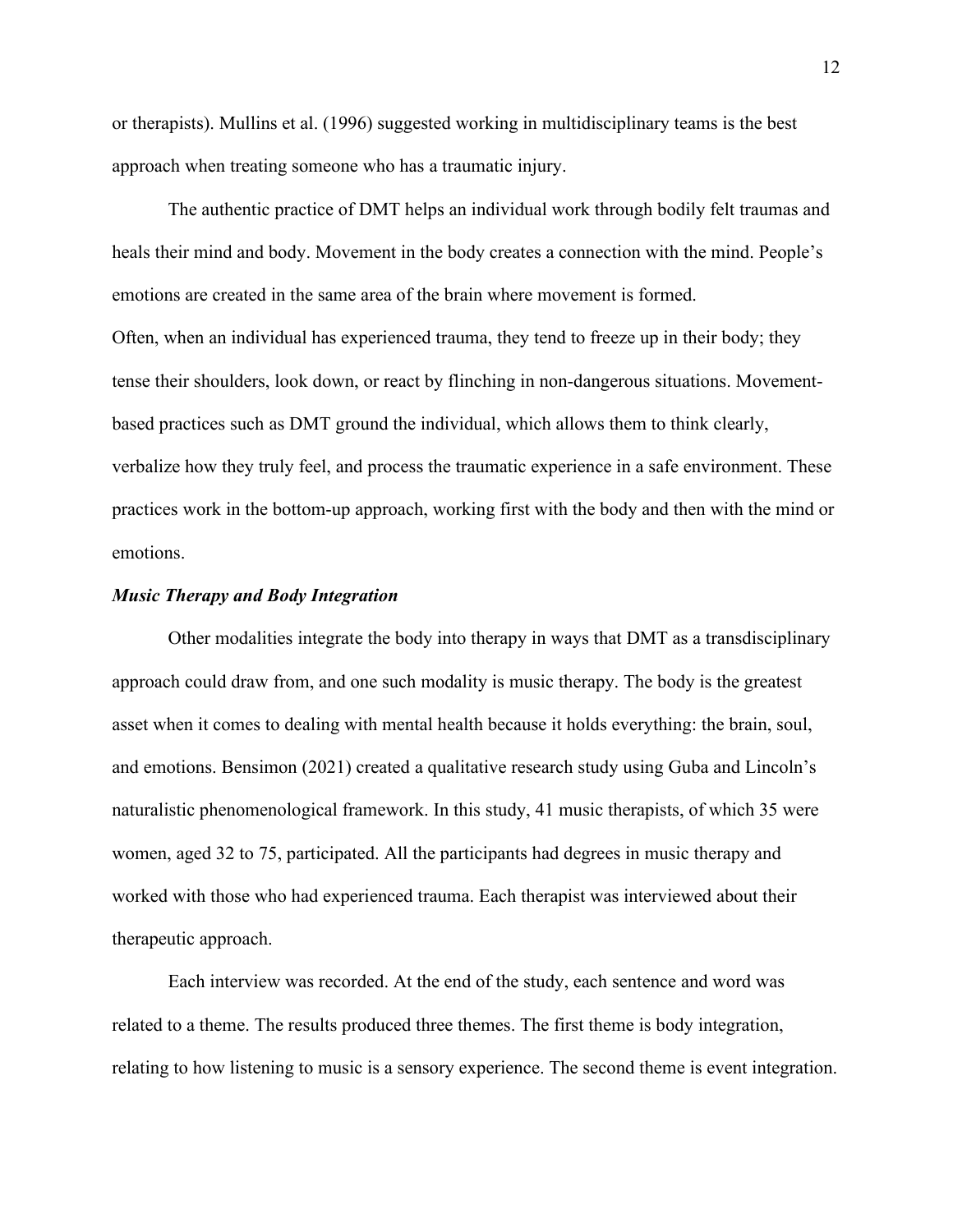The repressed memory of the trauma is brought into consciousness, and the individual is now able to process the traumatic event, cognitively and emotionally, in a safe space. The third theme is life story integration, which is integrating an individual's story of trauma into their whole life story (Bensimon, 2021).

Bensimon (2021) explained that body integration occurs due to the influence music has on the body. Some therapists revealed that they used slow-tempo music and breath to aid in calming the client. The slow tempo of the music might connect with the tempo of the heart. Therefore, the body is extremely important when it comes to calming the client, checking in with the body, and helping one to overcome negative emotions that are felt within the body. Coordination between the mind and body creates harmony within the client. DMT has a clearly defined body–mind relationship, which is an advantage over other disciplines used to treat trauma, as DMT centers the body and the mind for the client, allowing the client to overcome their trauma (pp. 367–376).

#### **Mental Health and Sensory Processing**

OT and DMT share similarities in the way they work, especially when working on sensory processing issues. OT began as a mental health career but has changed into a return-towork intervention over the years. Despite similarities with DMT, the OT field has not mastered how to treat an individual who has experienced trauma. Oftentimes, they ask for help from a mental health provider, or they have one on the team for the patient. This shows that even though occupational therapists know of the connection between the body and the mind, the occupation itself has specific and rigid formats for movement. Therefore, the client cannot move through their trauma, and movements are more functional.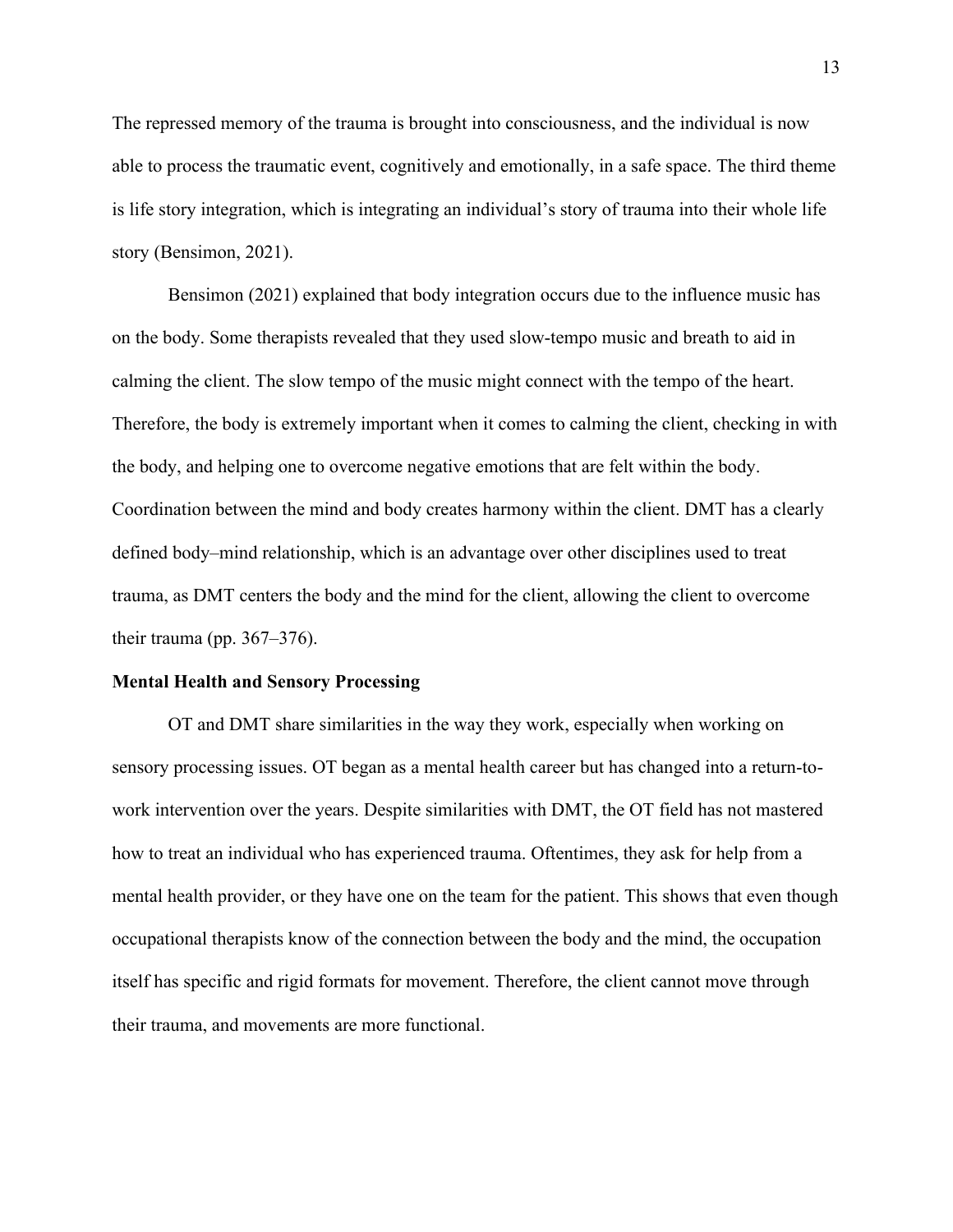OT can be highly creative in the way they do their work, sometimes even using play therapy to get children involved to do certain movements with their bodies. Through my volunteer work in Austin, I noticed occupational therapists who work with children do similar work to that of a dance therapist. The work I was doing was centered around play therapy. Although the occupational therapists did not call themselves dance therapists, some of the techniques were like what is done in DMT.

These occupational therapists often worked on sensory processing by using stretchy fabric or having the children go barefoot. There may be several causes of sensory processing issues, but much of the time, these issues are caused by childhood trauma. Those with sensory processing disorders find it difficult to cope in social situations. Often, the individual who experienced trauma in adulthood also experienced it in their youth. Two of the three adults in my current placement, who I work with, have experienced a traumatic experience in their childhood.

When an individual goes through a traumatic event, their brain changes. It is difficult for them to take information from the outside world and digest it. They may become hypervigilant, as seen with those who experience PTSD, or they may be completely shut out from the world. The deregulation of the body can lead to individuals being less attuned to their own bodies. The disconnection from the body is related to the mind and emotion (Herbert et al, 2012. P. 692). Using the physical body to alleviate these sensory processing problems can allow an individual to overcome the bodily felt symptoms of trauma.

The term *homeostasis* refers to the regulation of the internal process within the body. Homeostasis can be dysregulated by experiencing trauma. Herbert and Pollatosb (2012) explained how the body and the mind are one and how perception can change depending on a mental health irregularity. They talked about interoception and self. Interoception deals with two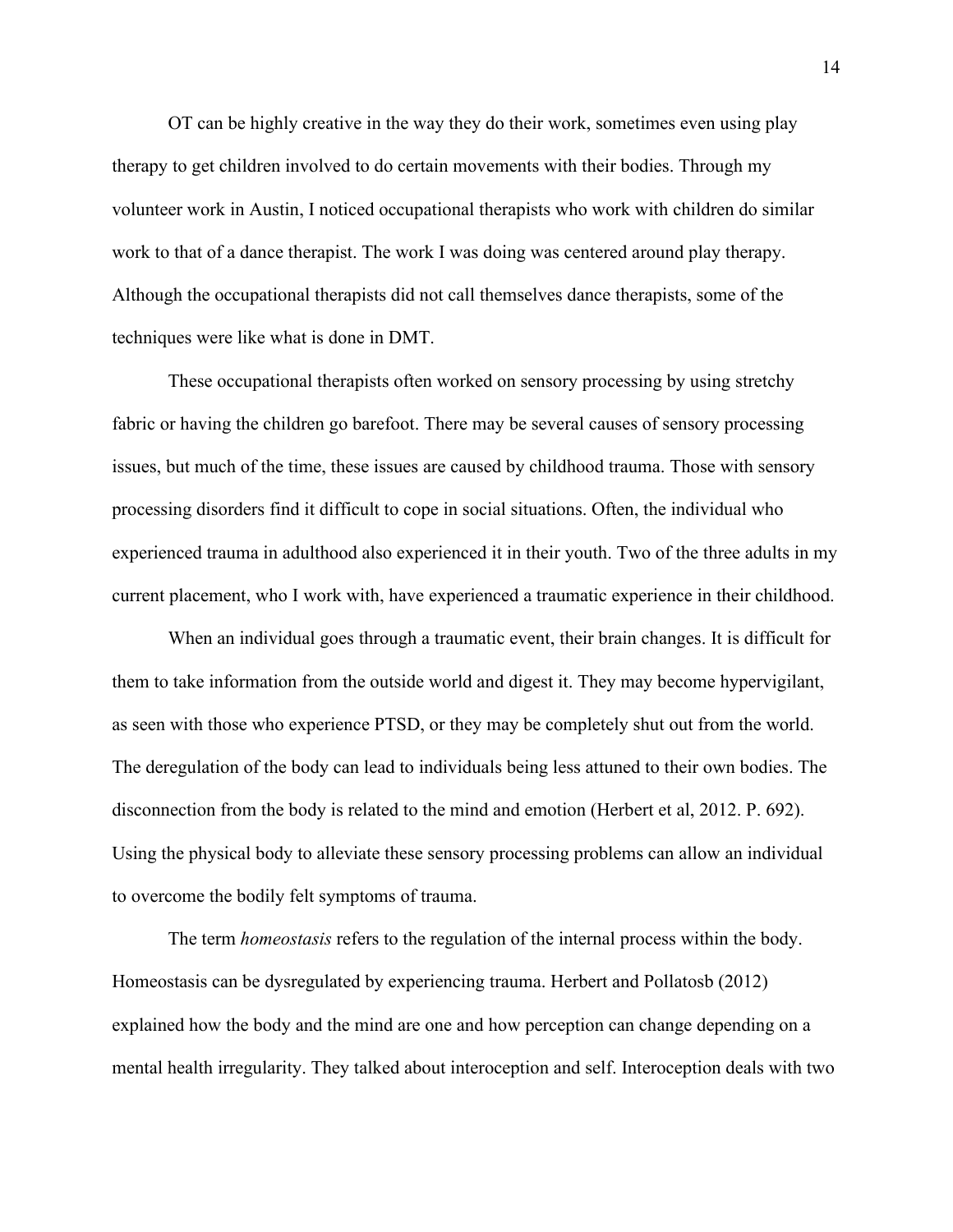forms of perception: one, from the skin and the muscular-skeletal system and, two, from the viscera and vasomotor systems inner workings.

DMT not only connects the body and the mind but also promotes a healthy lifestyle. I personally promote activity to all my clients and stress the importance of diet and exercise for mental health. Children are at the biggest risk for heart disease, long-term health problems, and mental health impairments when they do not take care of their bodies. Nader et al. (1999) performed a study for three years in Texas, California, Louisiana, and Minnesota on children in grades 6, 7, and 8. They studied how changing students' diet and exercise in school would affect their behaviors outside of school and into adulthood (Nader, 1999, p. 2). The study found that the childrens health improved.

When an individual experiences trauma, their muscles may tighten up and their inner organs will also be affected. Other internal body systems can be dysregulated when a person experiences trauma including the vasomotor system, which encompasses the stomach, intestines, and anything to do with digestion or keeping the person alive. Herbert and Pollatosb (2012) explained how cardiac awareness and autonomic reactivity are learned from life experiences. They did a study that involved asking participants how fast their heart was beating. In their article they wrote :

IA (interoceptive awareness) as assessed by cardiac awareness is related to greater sensitivity to emotional responding and cardiovascular autonomic reactivity in different situations evoking autonomic changes proposing that cardiac awareness can also be the result of a 'visceral' learning process. (p. 7)

This means that if someone has had a traumatic experience, they learn to respond by jumping up quickly or immediately going into fight mode or flight mode. These individuals pay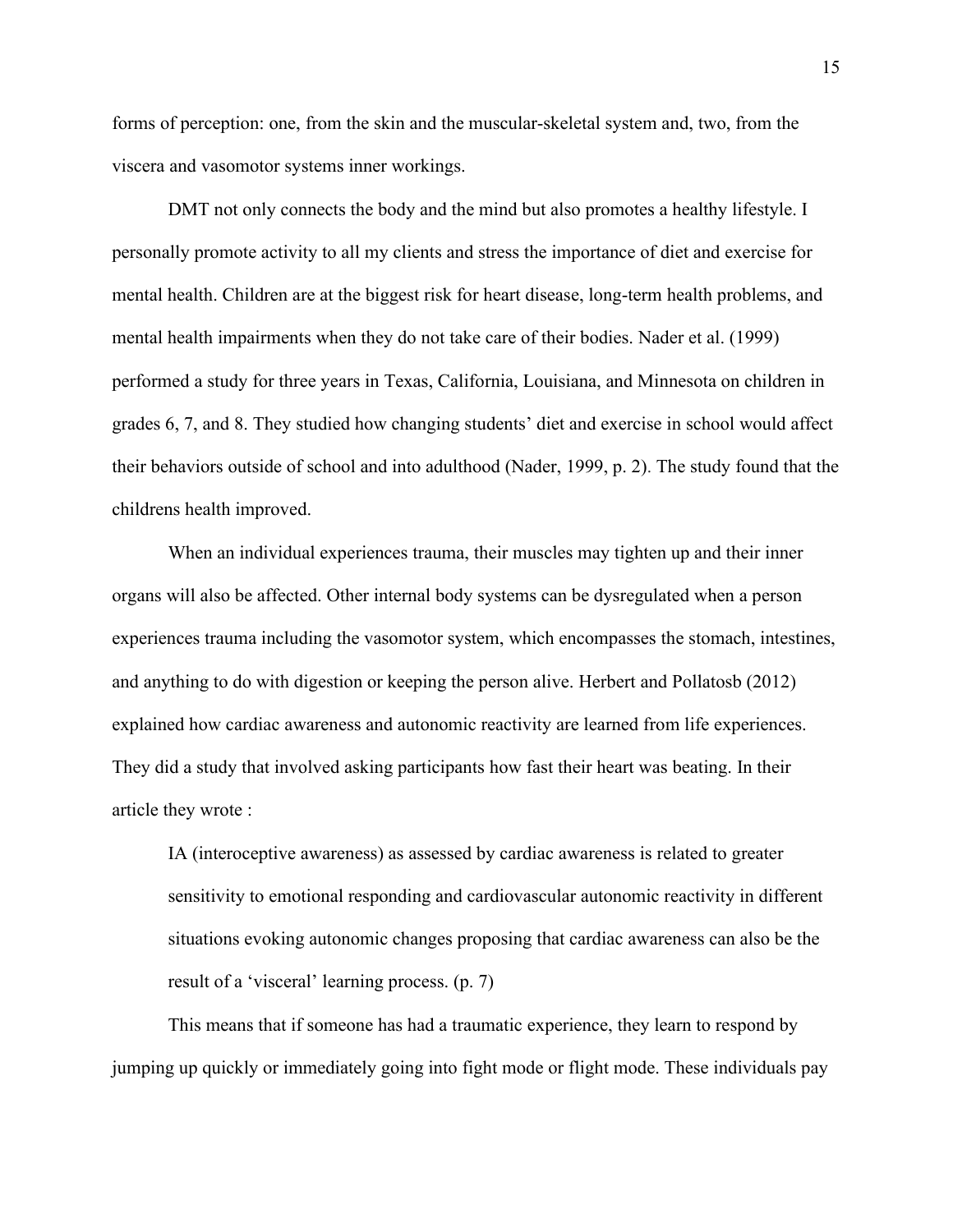closer attention to how their heart reacts. Knowing the inner workings will help them be in control of themselves.

According to Jurist (2019), alexithymia is a disorder that de-regulates an individual's ability to express emotions and has been associated with an extensive range of mental disorders, including PTSD. Individuals who suffer from PTSD are unable to regulate their emotions, do not have a sense of self, and, sometimes, disassociate or lose interception, which can be considered losing consciousness (pp. 7–8). Brooklyn et al. (2015) revealed,

According to findings from psychoneuroimmunology, traumatic experiences affect the middle prefrontal cortex, subsequently altering the connection between the limbic areas and the prefrontal region. When the normal firing of neurons in the brain ceases, information cannot travel between areas of the brain as it is intended to do. This disruption in information travel may result in various forms of dissociation, such as dissociation of affect from cognitive processing (e.g., memory of the traumatic incident), or dissociation of body sensations from consciousness. (p. 43)

Herbert and Pollatosb (2012) stated that interoceptive states and feelings are related to consciousness, interception, and self. The sense of self is directly correlated with bodily felt sensations. They used Damasio's (1999) idea of the hierarchy of "selves" that come into effect through body reactions. Lower levels of consciousness or self-awareness change depending on what signals the body is receiving. For over a century, neuroscientists have theorized that selfawareness, consciousness, and emotional regulation exist. Self-awareness comes from an individual's inner workings. DMT can help individuals improve their self-awareness, consciousness, and emotional regulation skills. Damasio (1999) stated,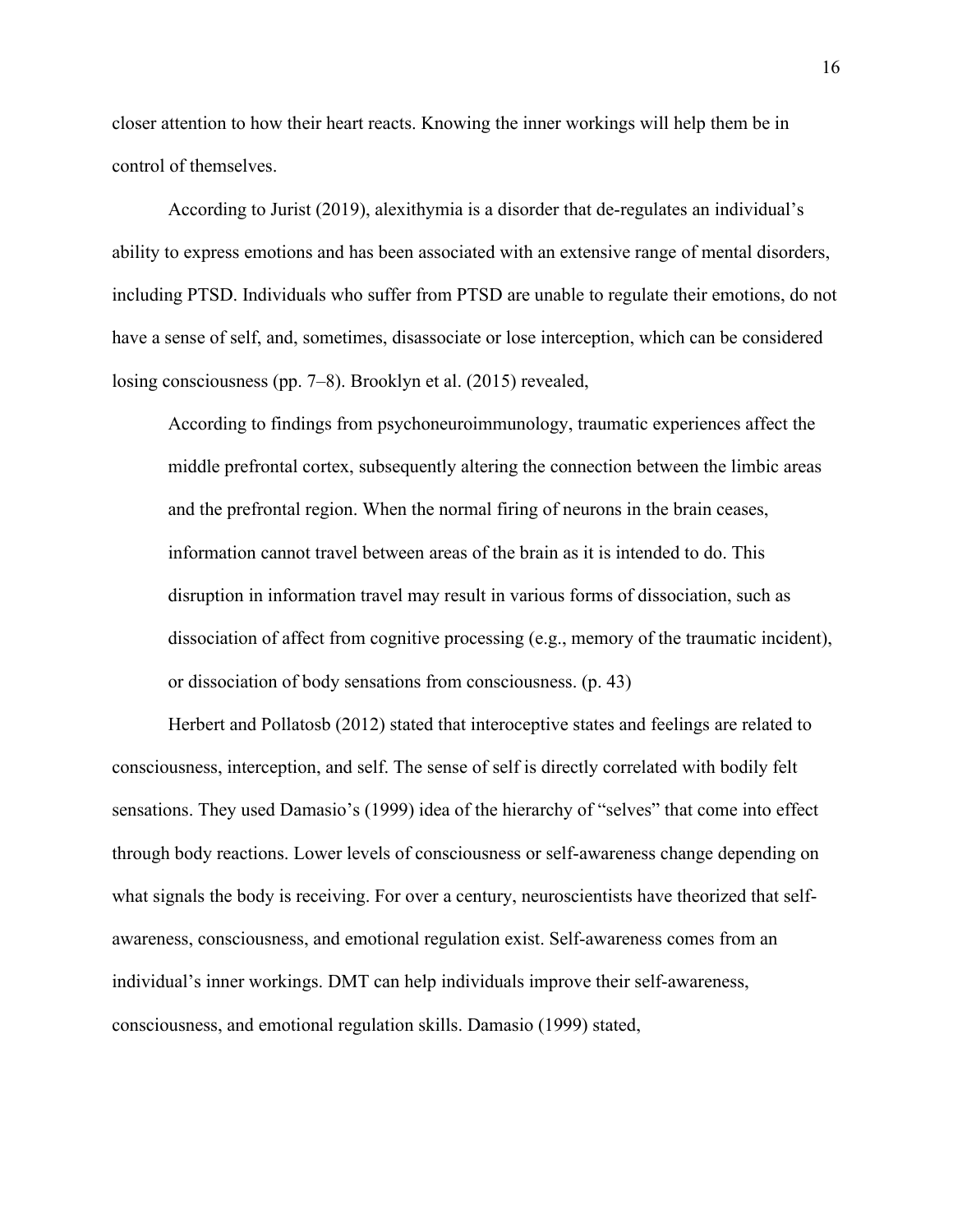In a typical emotion, certain regions of the brain, which are part of a largely preset neural system related to emotions, send commands to other regions of the brain and to everywhere in the body proper. The commands are sent via two routes. One route is the bloodstream, where the commands are sent in the form of chemical molecules that act on receptors in the cells which constitute body tissues. The other route consists of neuron pathways and the commands along this route take the form of electrochemical signals which act on other neurons or on muscular fibers or on organs (such as the adrenal gland) which in turn can release chemicals of their own into the bloodstream. (p. 68) Normally, this long process happens instantaneously, but for those who have experienced trauma, it does not. Cells and organs in the body fight to preserve homeostasis.

Eye movement desensitization and reprocessing (EMDR) and cognitive-behavioral therapy are known for treating trauma. Lilienfeld (2021) stated the following regarding EMDR:

EMDR is a complex treatment that contains multiple components; its most distinctive feature is the induction of lateral eye movements. EMDR requires clients to track the back-and-forth movements of the therapist's fingers with their eyes as they recall disturbing memories, such as those of a traumatic event. As Harvard University psychologist Richard McNally observed, this element of EMDR is reminiscent of the classic portrayal of hypnosis, in which the subject follows the lateral movements of the hypnotist's dangling pocket watch. EMDR also includes cognitive restructuring, a technique that encourages clients to learn to think about life problems in new and more constructive ways and to make positive self-statements. (p. 1)

EMDR uses side-to-side motions of bilateral stimulation. This bilateral stimulation duplicates the feeling of rapid eye movemen (REM) sleep. EMDR takes a body–mind approach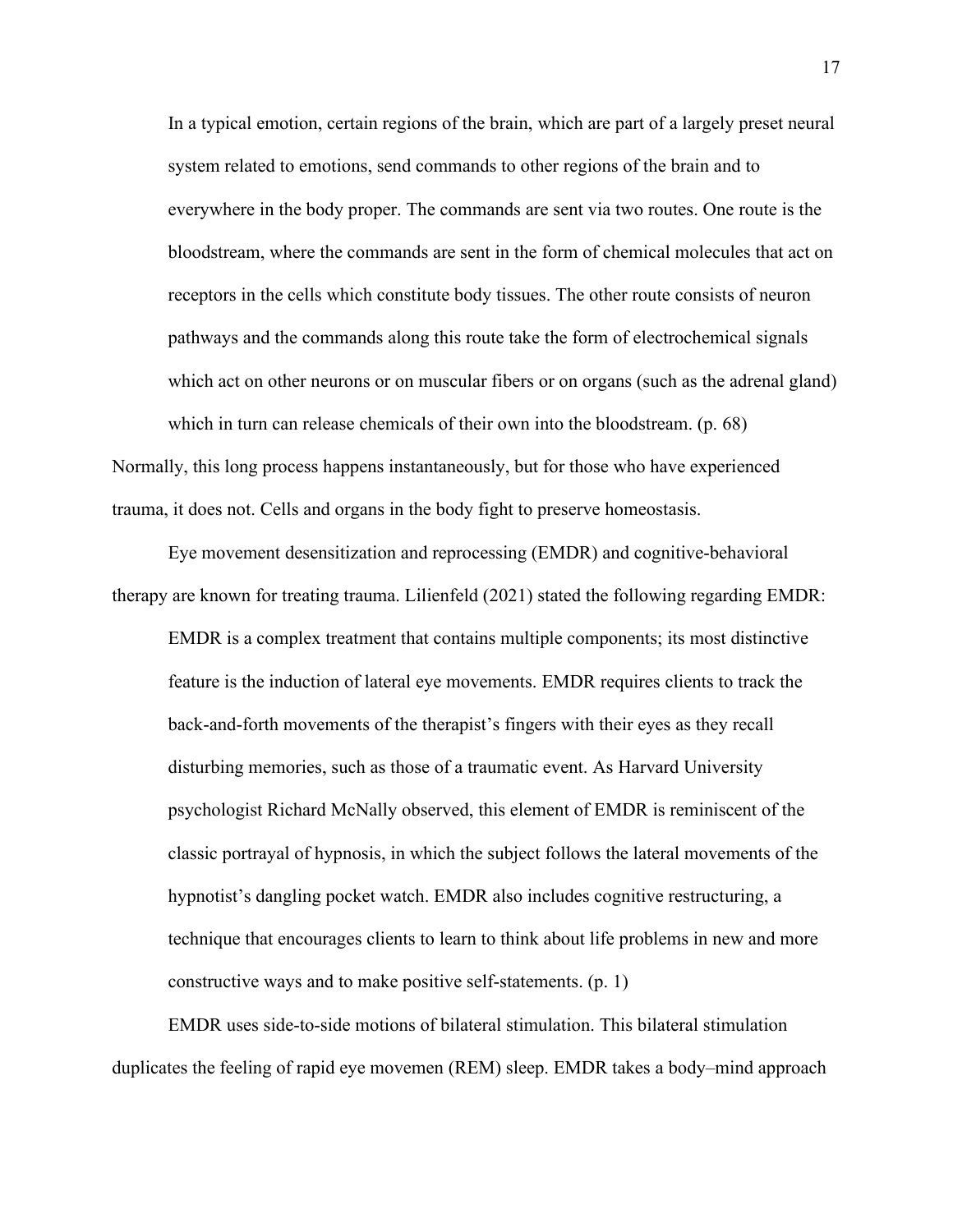to treating trauma. DMT has some similarities with EMDR in that it works with the body to heal trauma as well.

Edgelow et al. (2020) performed a systematic review of 18 articles, studies, and juried journals to see what research has been done on PTSD. For these articles, the focus was on how trauma or PTSD is treated through OT. The review suggested that of all the interventions studied, most included a multidisciplinary team, which usually invluded a therapist or a social worker. Most samples were collected from Sweden and the United States. According to this study, a multidisciplinary or transdisciplinary approach is the best approach to treating trauma.

Of the 18 studies, only two included trauma-focused interventions (Edgelow et al., 2020). Of the two trauma-focused interventions, each one included a mental health practitioner. An OT's primary focus is to get the individual to perform work duties, not to heal the whole person from their trauma. DMT can be considered a transdisciplinary approach to the whole client. It provides a holistic view of the client, rather than only attempting to get the individual to perform their work duties. By first working on helping the client overcome the trauma, the clinician will get the individual to a baseline that will allow them to perform required work duties and live a better life.

Mullins et al. (1996) examined how a multidisciplinary or biopsychosocial approach could be extended to the area of rehabilitation. They wrote, "First, rehabilitation historically has been, and continues to be, interdisciplinary and collaborative in nature. The majority of rehabilitation efforts are defined by the systematic coordination of multiple disciplines working toward the shared goal of rehabilitating patients" (p. 30). The goal is to rehabilitate the patient back to normalcy. According to Mullins et al. (1996), biopsychosocial approaches are the most effective way to treat someone who has gone through a traumatic experience.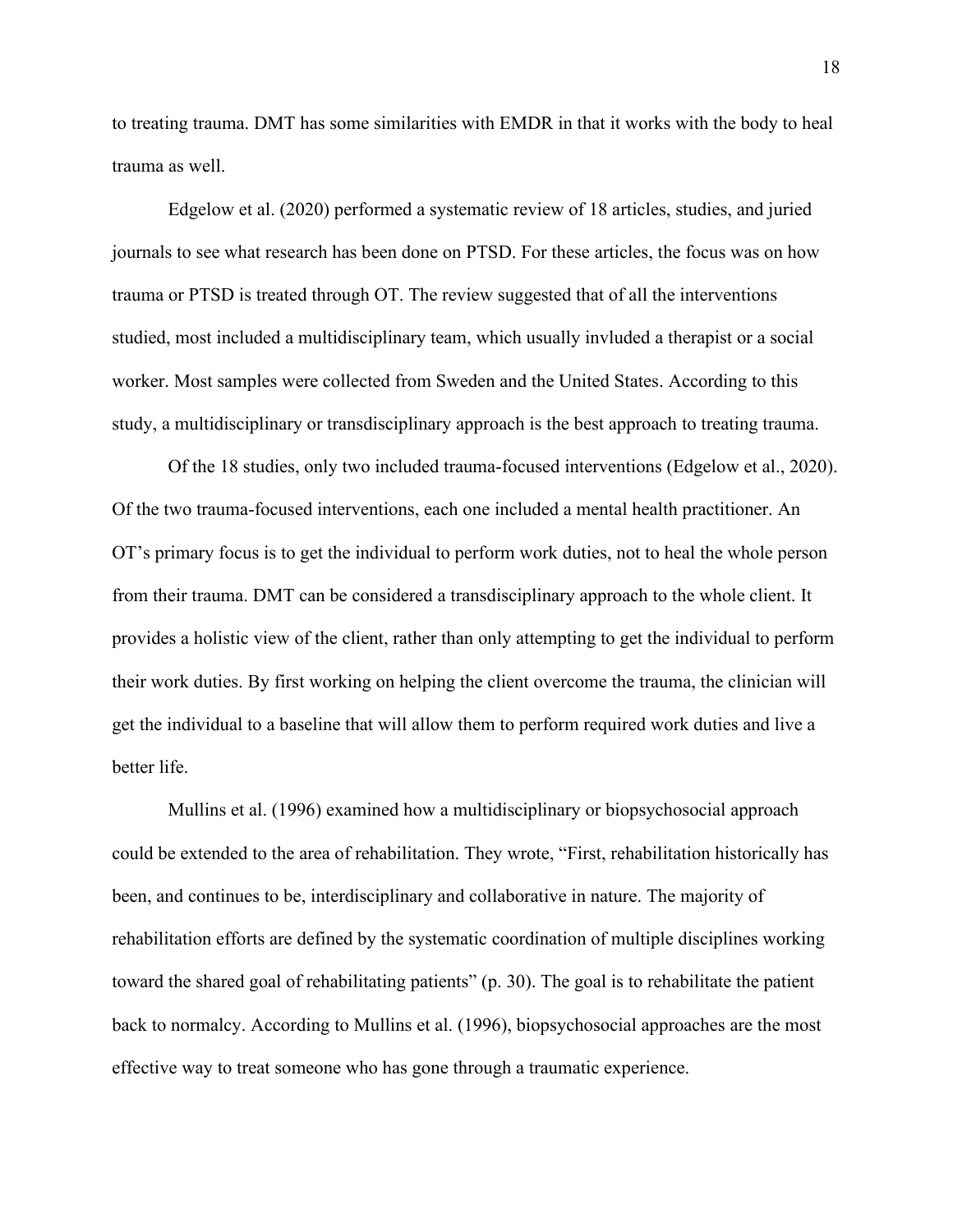# **Dance/Movement Therapy (DMT)**

Brower (2006) highlighted the increasing popularity of the use of body-based techniques in therapy. She explained that according to a recent study, high stress levels increase levels of cortisol, which affects the autoimmune system. Spiegal et al. (1989) performed a study performed at the University of Southern California with breast cancer patients, it was found that the patients who were involved in group therapy had a better quality of life and lived longer. This was a verbal support group; however, in DMT support groups, the participants get both verbal and physical social involvement. Many medical schools across the country, including the University of Southern California and Harvard University, have adopted an interdisciplinary approach to treating patients. These medical schools consider the individual's diet, exercise, mental health, and nutrition. As mentioned earlier, an over-stressed individual who has experienced many traumatic events will have an uptick in how much adrenaline is running through their body. The intense adrenaline also increases cytokines in the body. The increase in cytokines increases inflammation throughout the body and this can increase the individual's vulnerbility to cancer, heart disease, and other life-threatening conditions (Brower, 2006, p. 1).

Overall, movement therapy or DMT is the perfect transdisciplinary approach to coordinate the body with the mind. Dance connects people of different cultures, nationalities, and communities. Many cultures use dance as a form of ritual. Some believe that when an individual begins to dance, they have been taken over by a deity. The movement of these dancers is not that of a performer on stage, as much of it is jerky, routed in the legs, and different for each participant. The dance they do is for what they need in their own body (Nkeita, 1957, p. 1). **Occupational Therapy as a Parallel to Dance/Movement Therapy**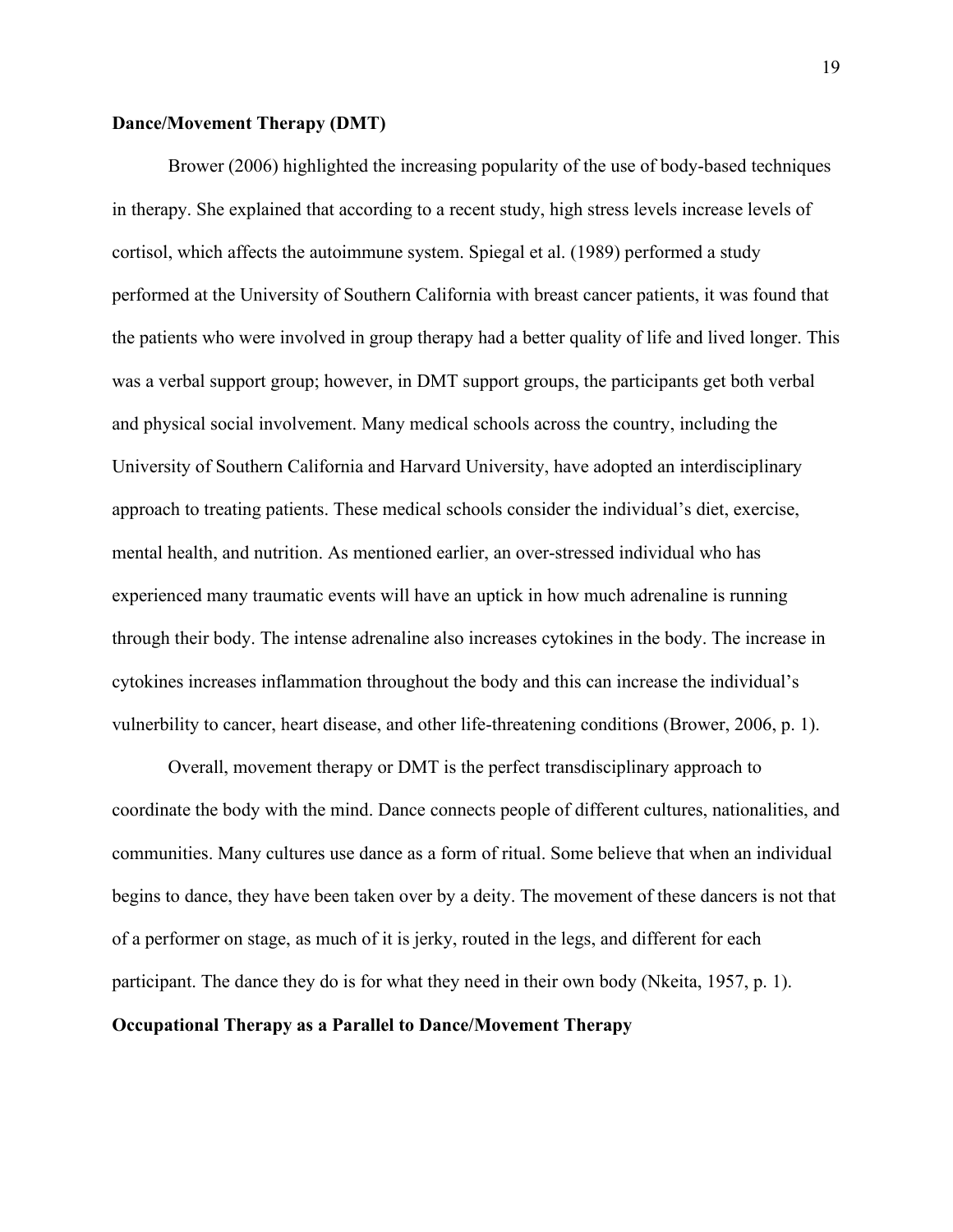According to Kraus (2005), DMT and OT have similarities, and for someone who is a dancer, OT can feel constricting. Bonnie Bainbridge Cohen received her bachelors in OT and she is a dancer/choreographer. She created Body-Mind Centering (BMC), and her dancers are instructed to do small movements which incorporate developmental movements. Bonnie is a certified in neurodevelopmental therapist, she was certified by the Laban/Bartenieff institute in England. She studied under doctors, PTs and many other medical practitioners to create this form of dance. What BMC seeks to do is repattern movements learned as a child. It is obvious that body movements can change the way people view the world (p. 1).

A study was conducted with twenty seven women and six men. All of the participants were traumatized inpatients in psychiatric hospital wards. The locations included SRH Hospital in Karlsbad-Langensteinbach and clinics around the area, and the University Hospital in Heidelberg (as cited in Koch et al., p. 447, 2019). The study researched the effects of Flamenco dance on the well-being and perceived level of health of the traumatized inpatients. Koch et al. (2019) stated:

The investigation of dance as a form of therapy for trauma survivors is gaining momentum. This study investigated the effects of Flamenco therapy, and found a significant increase of well-being and a significant improvement of perceived level of health and pain within the experimental group in traumatized inpatients after a single session of Flamenco therapy. (p. 451)

Flamenco dance, like all dances, allows participants to express themselves. Dance/movement therapy (DMT) has many techniques to channel such impulses into other constructive or creative ways of expression (for a model and techniques see Dieterich-Hartwell, 2017), and can be particularly helpful in regulating the expression of aggression and negative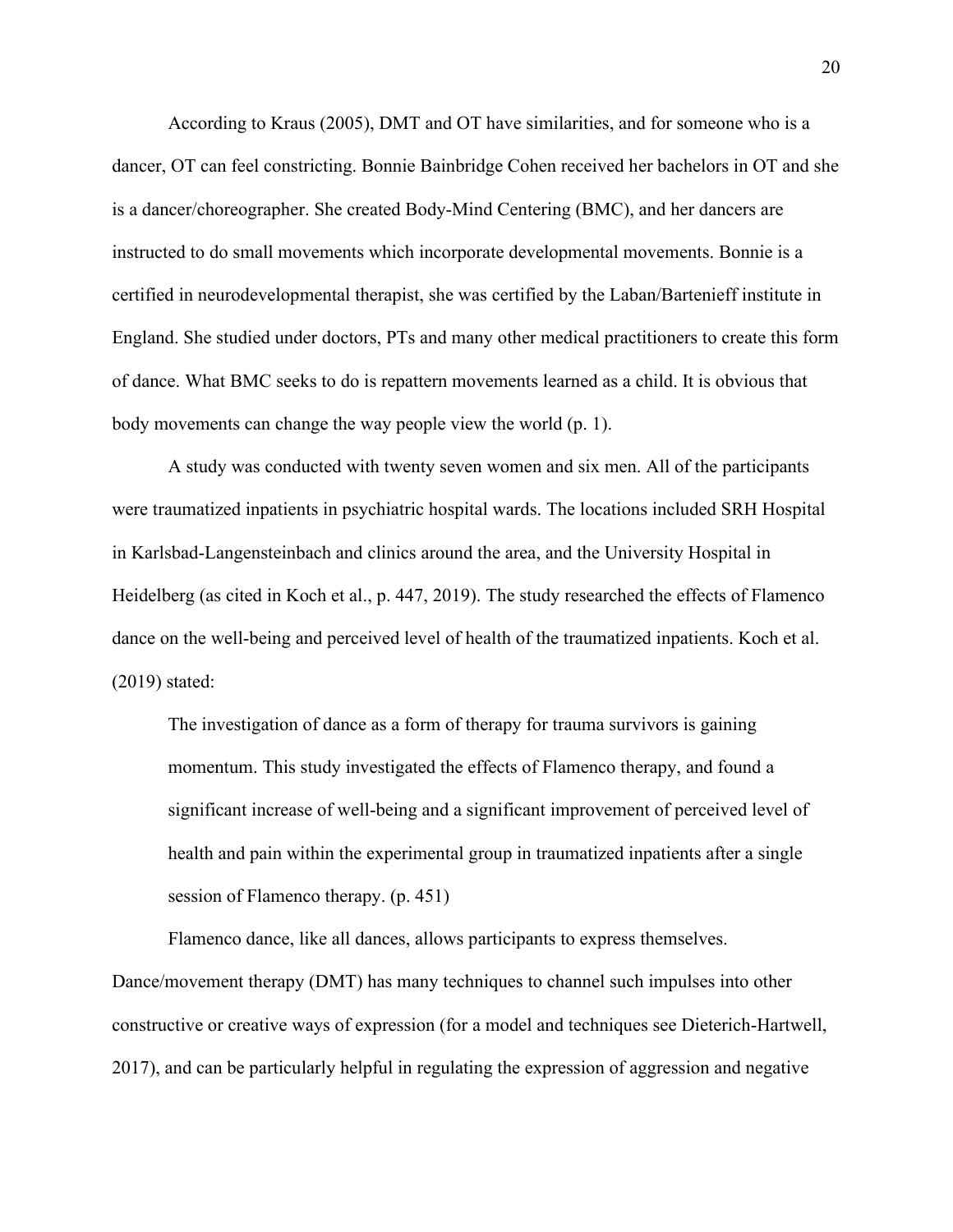emotions by providing acceptable and safe forms of expression, such as Flamenco. (p. 443) Koch et al (2019):

used Heidelberg state inventory in order to measure well being, the body self-efficacy scale to measure body related self-efficacy, the perception of boundaries scale to measure different aspects of interpersonal resonance. Separate questions were asked on perceived level of fitness, physical pain, and general health." (p. 448)

Although the study did not have enough participants because of complications during the pandemic, its results are promising, as they show that DMT can be used to treat trauma in the body and the mind.

Hodges and Coppola (2014) researched how observing someone perform an activity would allow an individual to learn how to do the activity. The researchers performed a two-fold study. First, they wanted to know what the observers thought they learned from watching videos or how their confidence improved or decreased. Second, the researchers wanted to see if the observers confidence matched their ability to perform the task. The researchers used juggling for the activity and recruited 36 university students for the study. Three groups were formed, and each student was randomly assigned to a group. Group one the physical practice group, group two the control group, and group three the observation-only group.

The observation group with video viewing was allowed to practice after watching every juggling video. The control group was allowed to juggle following a two-minute rest, and each attempt at juggling was recorded. The researchers pre-tested the individuals who had never juggled before to ensure they were not experienced in juggling. They tested the confidence levels of each group to see if there were parallels between confidence and ability. They transformed the z (fisher) averages into a T-test for more accuracy. The control participants were found to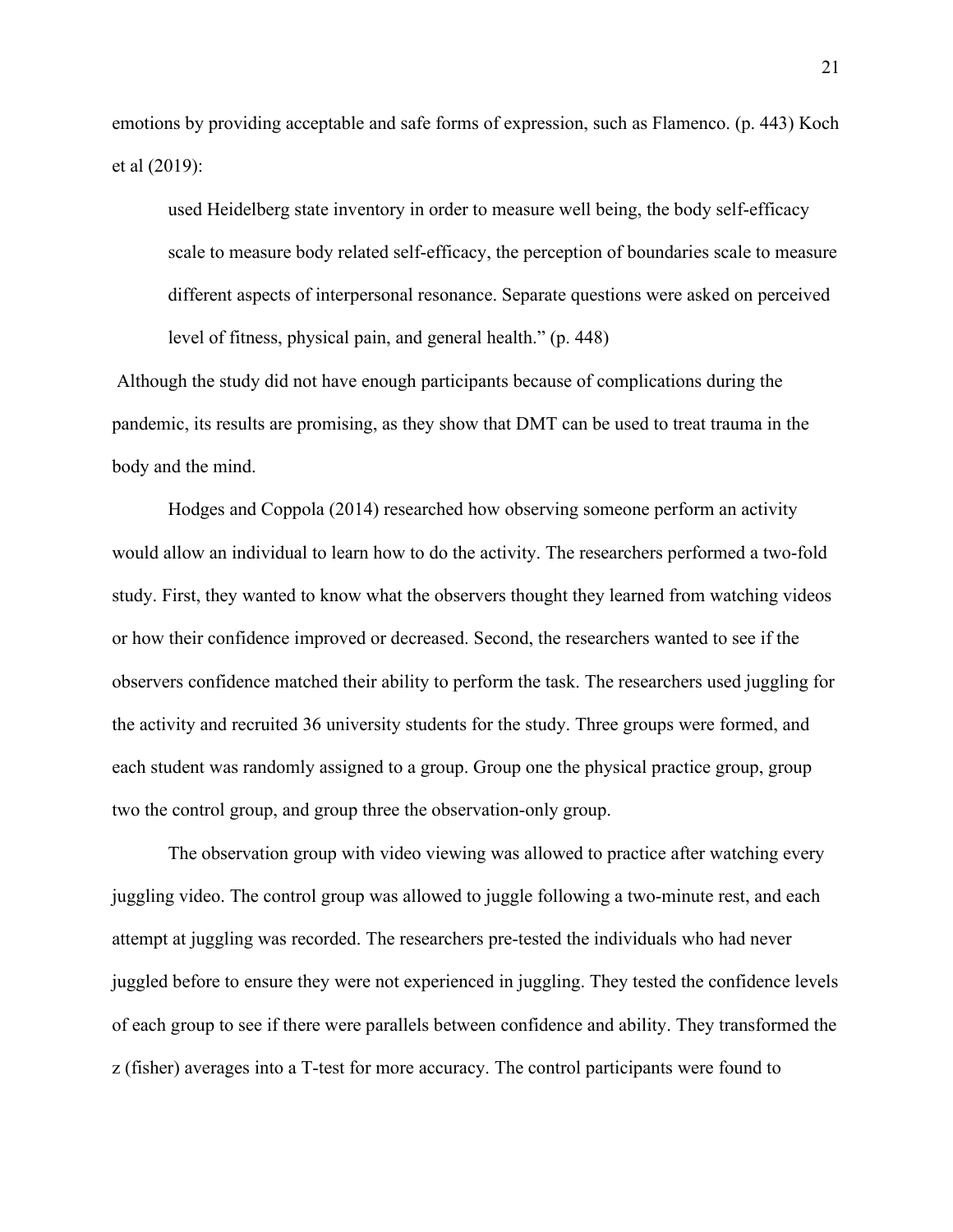improve over the course of the test despite not being able to practice. They performed two experiments, and in the first, they showed that watching a person do something repeatedly created more confidence even without practice. These findings show that observation enhances feelings of confidence. By observing someone's movements, one can feel the movements kinesthetically and emotionally. In DMT, this is called kinesthetic seeing (Tortora, 2006).

A dance/movement therapist can assist someone who needs to return to work and heal their mind and body. A dance/movement therapist focuses on both mental and physical wellbeing. When someone has experienced trauma others may notice a difference in their posture such as their shoulders up towards their head or they may be looking down at the ground. The traumatized individual may feel the affects of trauma in their own body, they may have tension in their shoulders, a constant butterfly feeling in their stomach, or they may jump at the slightest noise.

Moreover, these individuals frequently feel disengaged from their bodies. As stated earlier, the portions of the brain that are responsible for emotions are the same parts responsible for moving the body; thus, they are dependent on one another. The way a body feels physically can be related to how an individual in that body feels emotionally. Bernstein (2019) has worked with survivors of trauma for over forty years in private practice. She launched a program centered around Empowerment-Focused Dance/Movement Therapy (EFDM) located in Kolkata, India, called *Sanved:* Saving Lives through Dance, which endeavors to heal the physical ailments of trauma. Her work helps create empowerment through movement, vocalization, and creativity.

Since 2008, Bernstein (2019) has worked with survivors of sex trafficking and psychosocial trauma in Kolkata, India (p. 195). Throughout her time there, she has created dance trainers or what one may call a type of movement therapist, even though they are not officially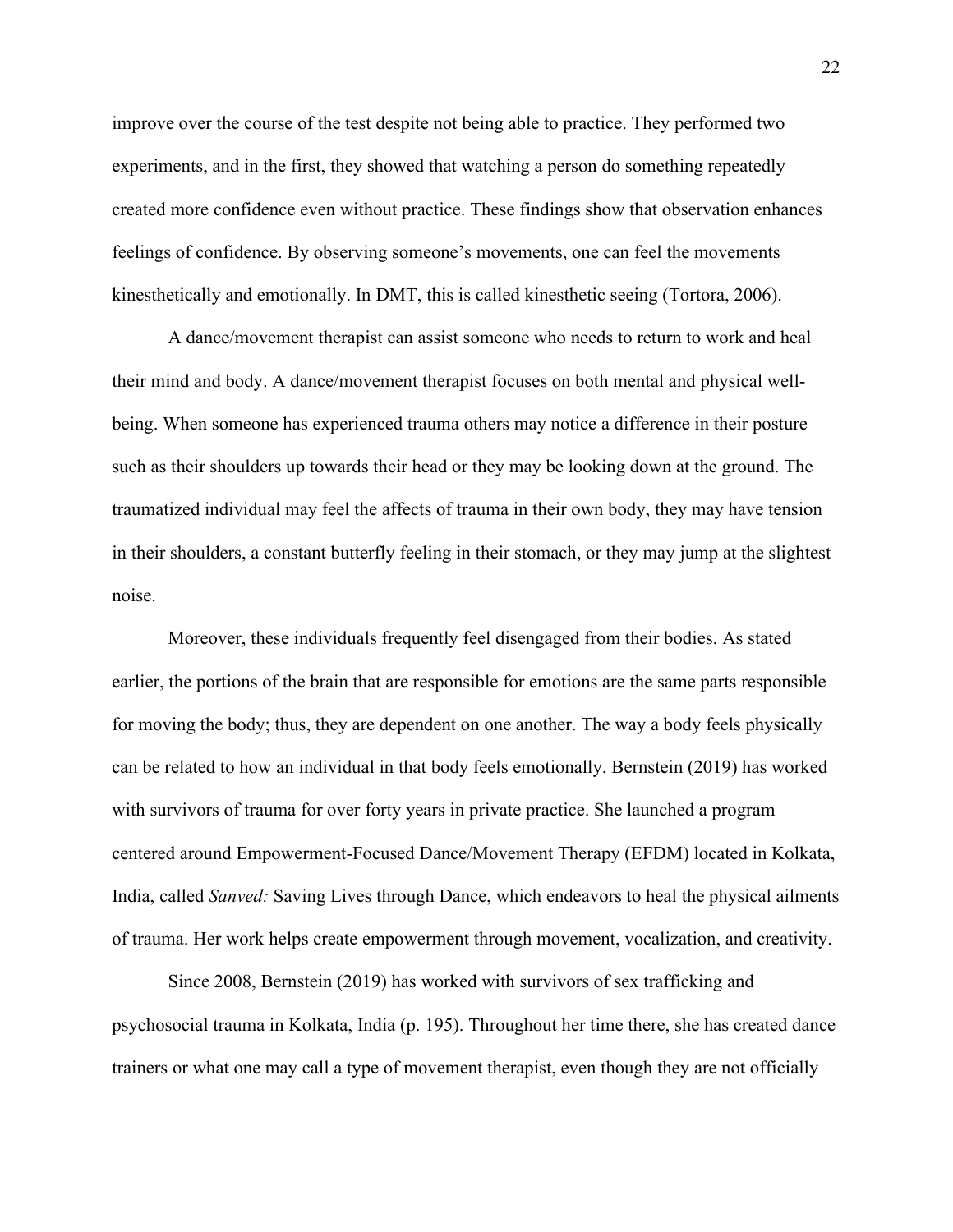certified as dance/movement therapists. The trainers help human trafficking survivors find empowerment. As a disclaimer, human trafficking is when someone is forced into doing sexual acts for money when they do not wish to do. Bernstein took into account cultural presence in her work and adopted a culturally aware perspective including local religions in order to connect her program with the local community. Her work is grounded in the work of Blanche Evan. Evan taught creative dance to children and enabled each child to learn their own body. She employed improvisation, which gives the individual the ability to freely flow and move the way they want to while staying connected with others in the room (p. 198). By giving these women the ability to freely move, however they wish, she allows them agency, which gives them their power back, the power that was lost when they were forced into human trafficking.

Many trauma-based practices focus on healing the origins of the past trauma. However, in DMT, the focus is on the body-based memory of that trauma, working with which leads to a shift in perspective of the past trauma. Bernstein (2019) uses imagery to create improvised dances with the clients. The imagery used includes anything relevant to their environment. She leverages props, poetry, scarves, postcards, and music to create imagery for the participants. Those who have been trafficked have experienced a loss of control. Bernstein uses tension and release techniques to help combat this feeling. The perception of being frozen can feel debilitating and can leave clients feeling powerless. Using that feeling in the body while working with the release can be extremely therapeutic for survivors (p. 368). This release will give the clients their power back, which was lost when they were forced, both mentally and physically, to do something that felt inherently wrong.

Bernstein (2019) leverages verbalization or gibberish, which gives the participants the ability to let go of their inhibitions. She also uses dance to act out the end of stories and,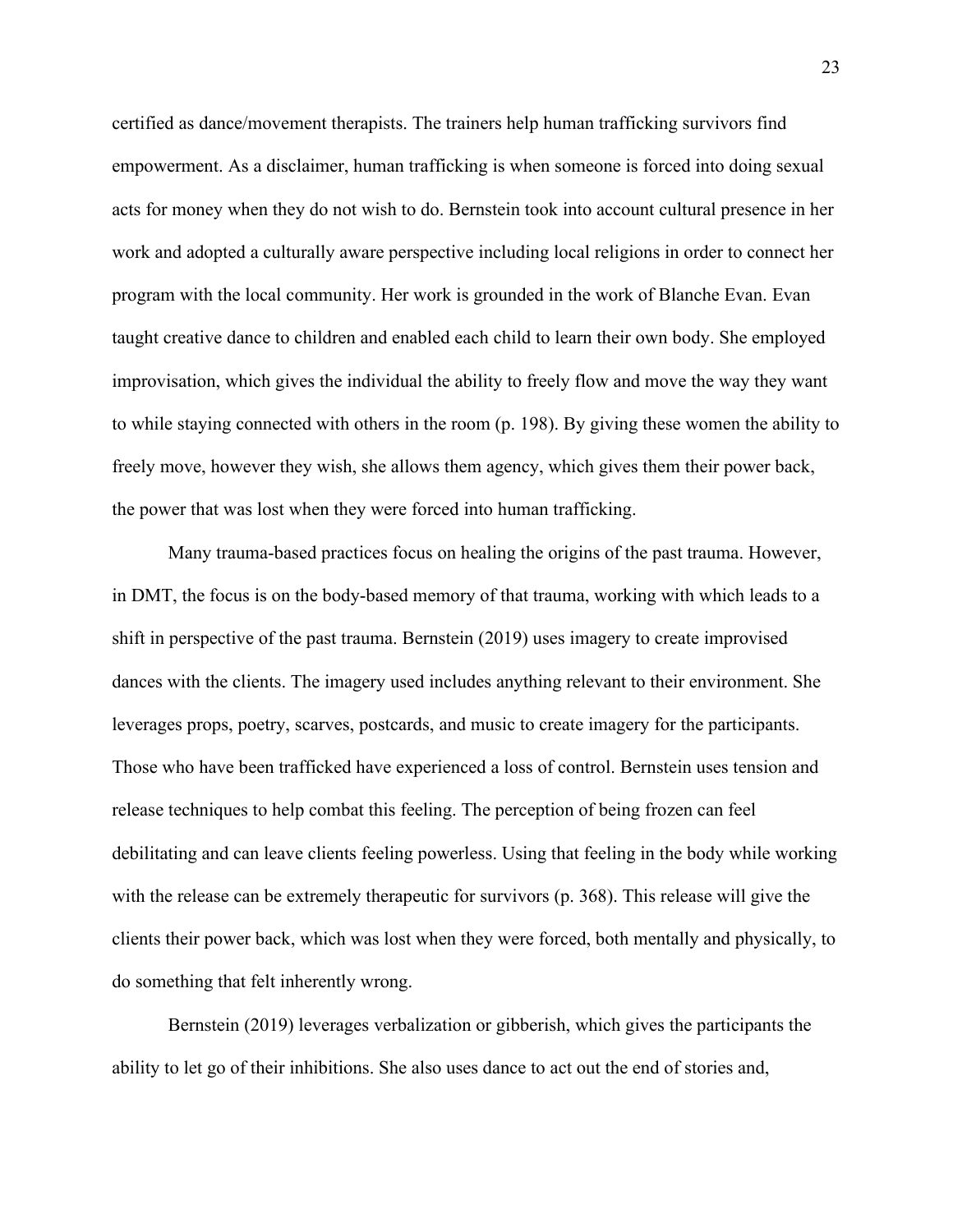consequently, change the ending to something more positive. By doing so, she creates new pathways in the brain so that the memory can be transformed, which changes the narrative. Evans at times uses drums and meets clients where they need to be met to work through their bodily felt trauma from a bottom-up approach. A bottom-up approach leverages the body first and then the mind (p. 209).

The principal component of Bernstein's (2019) program in Kolkata, India is professional development (p. 210). According to Bernstein (2019), "Research on trauma treatment in the global community suggests that recovery must include a restoration of a sense of control, agency, and hope" (p. 210). Without re-integration into the professional world or assisting individuals in finding a purpose, the work done on the bodily felt trauma is not useful. This component is important. DMT can be a transdisciplinary approach to treating trauma in the body. Evan's approach not only treats the trauma; it also reintegrates the individual into society, which resocializes them and allows them to perform work duties. This gives them back control of their lives and provides them with hope for their future.

#### **Discussion**

Damasio (1999) mentions that a disruption in the simplest form can break down an individual's ability to see both visually and emotionally. The very meaning of consciousness is the awareness or perception that a person holds. When an individual experiences such a traumatic event like 9/11, their perception of the world changes. They may view the world as unsafe and go into the fight or flight response. DMT works with these feelings and sensations to help the client regulate themself both physically and mentally.

Moments of trauma will affect consciousness and the ability to regulate emotions. The heightened arousal and deregulation that occurs in the body after experiencing a traumatic event,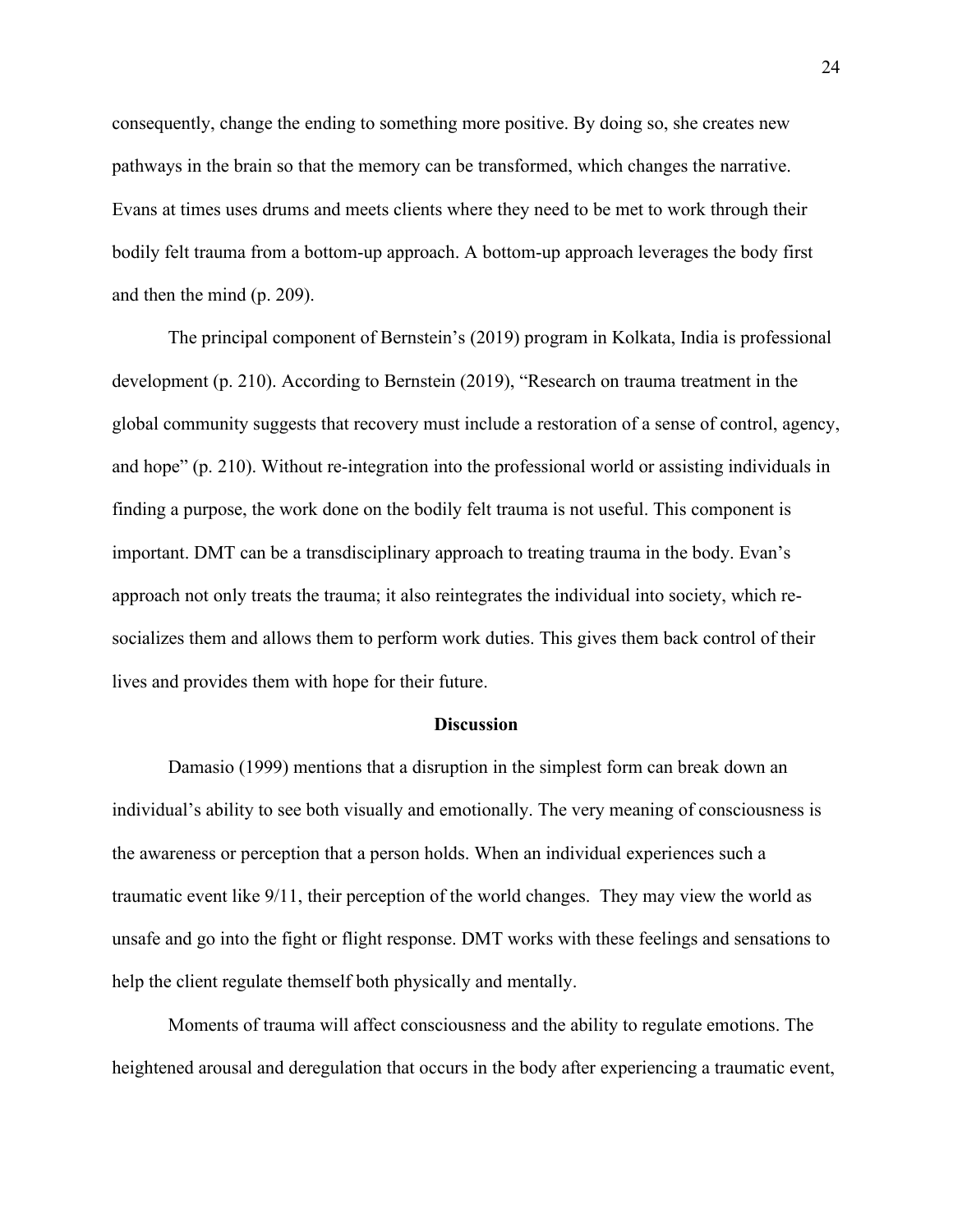can alter the body's homeostasis. Doctors recommend exercise when an individual is under enormous amounts of stress, as it regulates the body and mind. Dance/movement therapists' goal is also the same. It can be considered a transdisciplinary approach to treating trauma in the body and the mind.

This thesis has examined many peer-reviewed articles, professional journals, and books written by doctors and neuroscientists. Ashwell and Restak (2012) explained how the brain works and how PTSD shows signs in the body and the mind. Bensimon's (2021) article connected music therapy and the need to move the body. Bernstein, (2019) who is a dance/movement therapist, wrote about her work in India with women who had been. Brooklyn et al. (2015) explained how disassociation affects someone who has experienced trauma. Gray (2017) explained the polyvagal theory and its connection with the ideas of Damasio (1999), who proposed that the self and consciousness are interwoven with the brain and the body.

This thesis also discussed the findings of Edgelow et al. (2020), who performed a systematic review of programs for traumatized individuals and occupational therapists, showing that occupational therapists are at a disadvantage when treating these individuals. It also described Koch et al.'s (2019) work with Flamenco dance for traumatized inpatients. The thesis also presents Kraus's (2005) findings, along with Bonnie Bainbridge Cohen's work and Lilienfeld's (2021) definition of EMDR. This thesis highlights that DMT and EMDR both leverages bilateral stimulation to give the client the ability to process the memory in a safe space.

The brain controls people's movements and emotions. Therefore, to regulate one's emotions, one needs to control their body. A dance/movement therapist can help clients do this. DMT, as a transdisciplinary approach to therapy, provides a holistic view of the client. It is an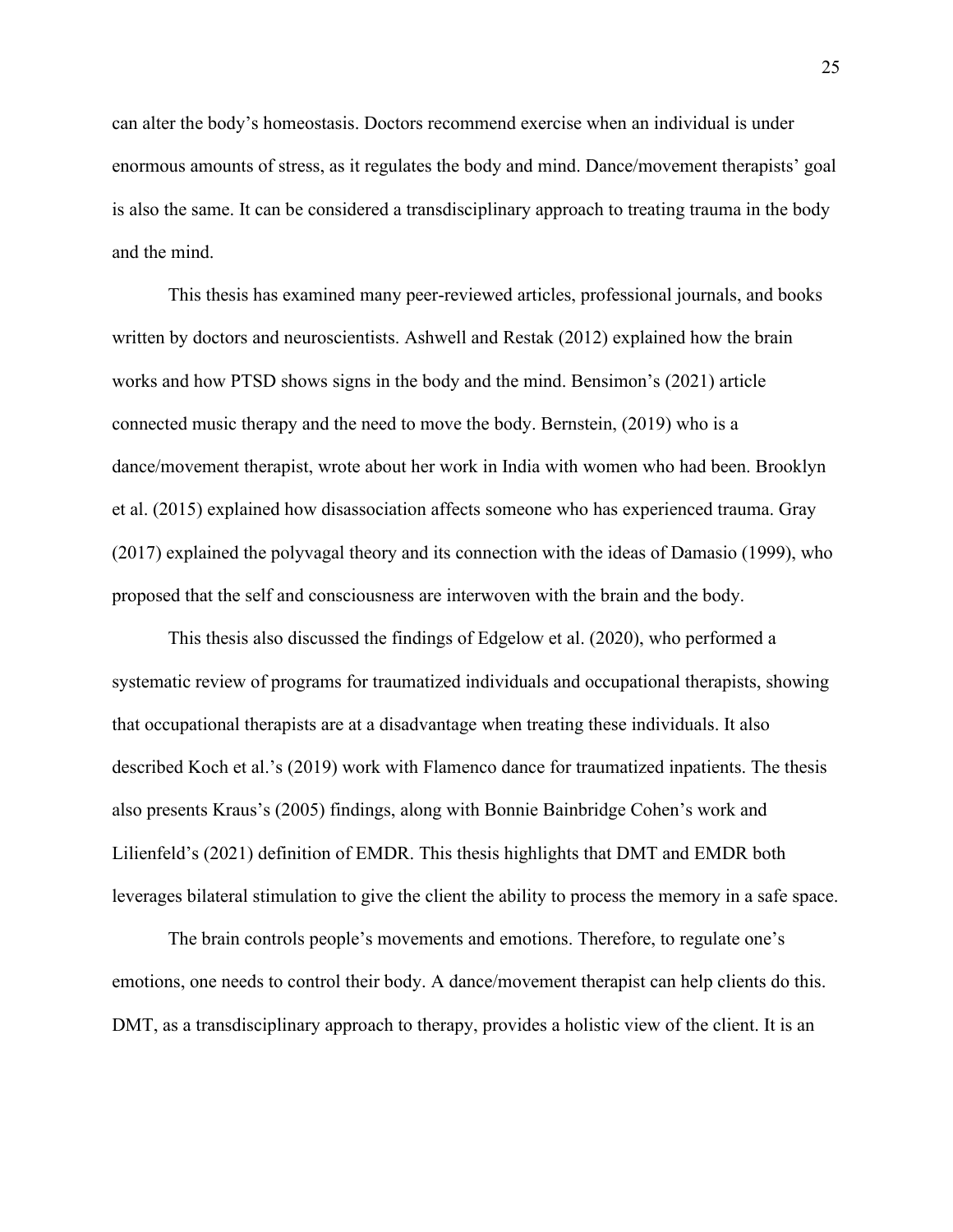incorporation of the inner workings of the brain and body movements, and it gives the clients the ability to bring the mind back into the vessel of the body.

DMT can now be done virtually, and therapists can provide therapy at the client's own home via telehealth. Therapists have the ability to counsel clients outside while walking on hiking trails, which makes use of sunlight as medicine. Avenues for providing a more therapeutic approach have opened immensely. The COVID-19 pandemic caused individuals to focus more on their physical and mental health. Many were alone the entire time, they suffered from depression, anxiety, and other mental health impairements, and were forced to look within and sit with their own thoughts. Countless individuals experienced direct loss or trauma. What was supposed to be a two-week lockdown felt like an eternity. Traditional treatments for trauma were limiting. DMT can be a transdisciplinary approach to treat trauma through more open alternative means of healing. I am hopeful about what the future holds.

#### **Conclusion**

This thesis has shown that DMT is at an advantage when treating trauma because trauma is both felt in the body and mind. DMT provides a safe environment for each client to heal their trauma; provides the socialization needed for the client to be seen; and allows the individual to be evaluated, viewed, and understood. Further, it allows the client to verbalize their trauma, speak their truth, and overcome it in a safe environment. DMT treats both the body and the mind; therefore, it can be considered an interdisciplinary treatment.

Movements that are expressed through the body demonstrate more than what verbalized thoughts do. This thesis provides a review of the literature and explores the advantages of using DMT to treat trauma. PTSD can be a bodily felt experience. The bodily sensations can range from tightness or a constant nervous feeling that something is going to hurt the individual.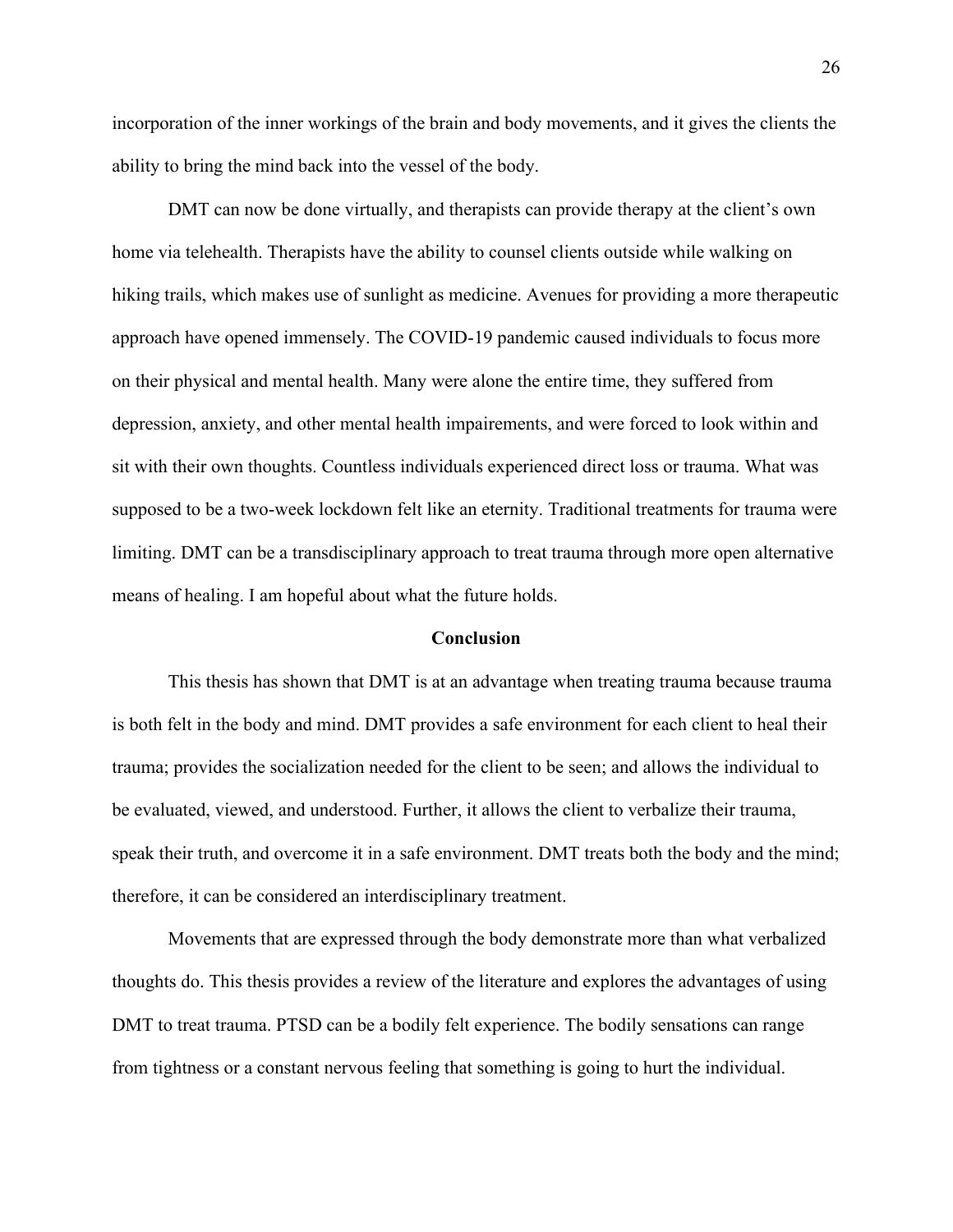PTSD can create trust issues for the individual, and those with PTSD constantly question everyone and every situation. DMT is more advantageous than other disciplines because it treats the client through the body and mind and allows them to re-socialize themselves into society and or re-integrate themselves into their support system by rebuilding the bonds that were broken from their struggles to retain their mental health.

The body wants to move, the mind enjoys when it does. This provides harmony between the two coordination of the two. Humans begin moving in their infancy and this is the inherent way they communicate. Using movement to heal is the best avenue for mental and physical health.

Dance/movement therapists try to get the client to move more freely, enliven certain parts of the body that never moved freely, and make the individual feel truly seen. When someone has experienced a traumatic event, it is painful for them to be seen. The purpose of this thesis is to show that DMT can be a transdisciplinary approach to treating trauma. Dance/movement therapists help people be seen and observed, both through physical body movements and emotional experiences. This gives them a safe environment where they can begin to feel comfortable and avoid fighting or fleeing the scene. The discussion that happens between a dance/movement therapist and a client allows the client to have agency over what they truly feel and how they want to show up in the world.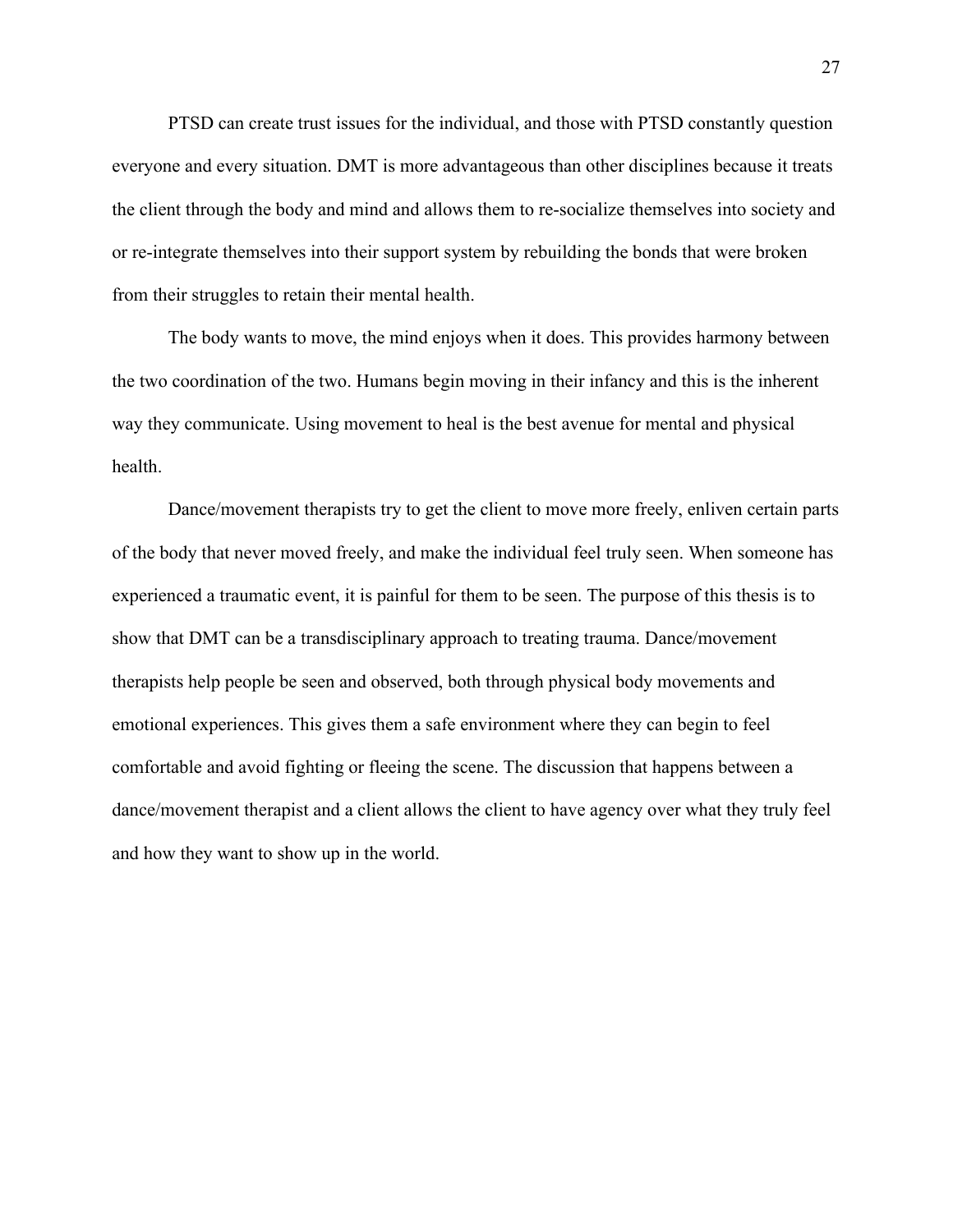#### **References**

Aboelela, S. W., Larson, E., Bakken, S., Carrasquillo, O., Formicola, A., Glied, S. A., Haas, J., & Gebbie, K. M. (2007). Defining interdisciplinary research: Conclusions from a critical review of the literature. *Health Services Research, 42*, 329–346.

https://doi.org/10.1111/j.1475-6773.2006.00621.x

- Ashwell, K., & Restak, R. (2012). *The brain book: Development, function, disorder, health.* Firefly Books.
- Bensimon, M. (2021). Integration of trauma in music therapy: A qualitative study. *Psychological Trauma: Theory, Research, Practice, and Policy*. Advance online publication.

<http://dx.doi.org/10.1037/tra0001032>

- Bernstein, B. (2019). Empowerment-focused dance/movement therapy for trauma recovery. *American Journal of Dance Therapy*, *41*, 191–213. [https://doi.org/10.1007/s10465-019-](https://doi.org/10.1007/s10465-019-09310-w) [09310-w](https://doi.org/10.1007/s10465-019-09310-w)
- Brooklyn, L., Helen, M. L., & Erica, L. L. (2015). Exploring dance/movement therapy to treat women with posttraumatic stress disorder. *Critical Social Work, 16*(1), 40–57. <https://doi.org/10.22329/csw.v16i1.5915>
- Brower, V. (2006). Mind-body research moves towards the mainstream. *EMBO Reports, 7*(4), 358–361. <https://doi.org/10.1038/sj.embor.7400671>
- Hodges, N., & Coppola, T. (2015). What we think we learn from watching others: the moderating role of ability on perceptions of learning from observation. Psychological Research 79(4), 609-620.<https://doi-org.ezproxyles.flo.org/10.1007/s00426-014-0588-y>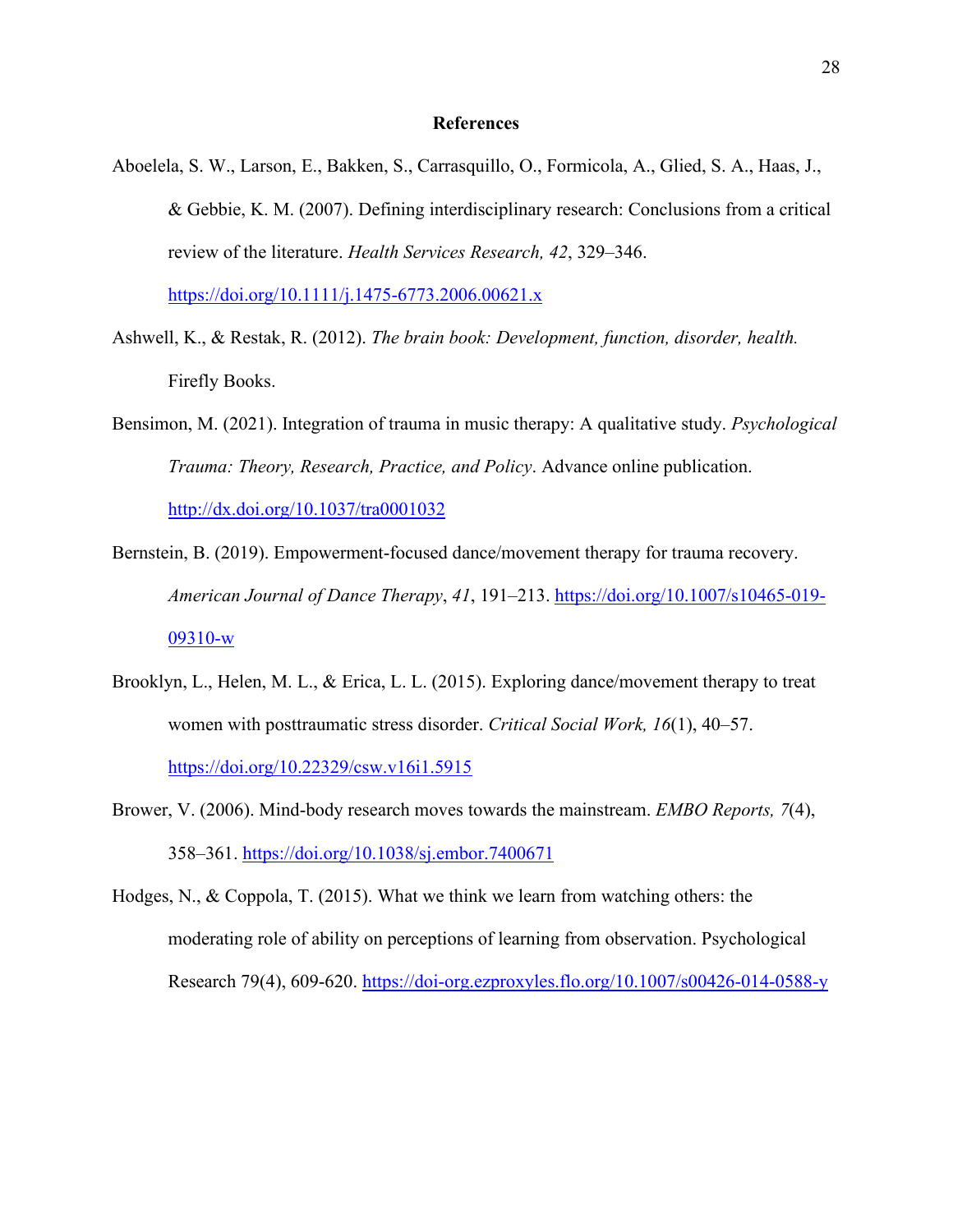- Damasio, A. (1999). *The feeling of what happens body and emotion in the making of consciousness*. Houghton Mifflin.
- Edgelow, M., Harrison, L., Miceli, M., & Cramm, H. (2020). Occupational therapy return to work interventions for persons with trauma and stress-related mental health conditions: A scoping review. *Work*, *65*(4), 821–836.<https://pubmed.ncbi.nlm.nih.gov/32310212/>

Gray, A. E. L. (2017). Polyvagal-informed dance/movement therapy for trauma: A global perspective. *American Journal of Dance Therapy*, *39*, 43–46. <https://doi.org/10.1007/s10465-017-9254-4>

- Herbert, B. M., & Pollatosb, O. (2012). The body in the mind: On the relationship between interoception and embodiment. *Topics in Cognitive Science, 4*(4)*,* 692–704. <https://doi.org/10.1111/j.1756-8765.2012.01189.x>
- Jurist, E. (2019). *Minding emotions: Cultivating mentalization in psychotherapy.* Guilford Press.
- Koch, S. C., Wirtz, G., Harter, C., Weisbrod, M., Winkler, F., Proger, A., & Herpertz, S. C. (2019). Embodied self in trauma and self-harm: A pilot study of effects of flamenco therapy on traumatized inpatients*. Journal of Loss and Trauma*, *24*(5–6), 441–459.

<https://doi.org/10.1080/15325024.2018.1507472>

- Kraus, L. (2005). Centering work: Integrating movement. *Dance Magazine*, *79*(9), 30.
- Levy, F. J. (1988). *Dance/movement therapy: A healing art.* National Dance Association.
- Lilienfeld, S. O. (2021). Eye movement desensitization and reprocessing (EMDR). In *Salem Press Encyclopedia of Health*. Salem Press.
- Malloch, S., & Trevarthen, C. (2018). The human nature of music. *Frontiers of Psychology.* <https://doi.org/10.3389/fpsyg.2018.01680>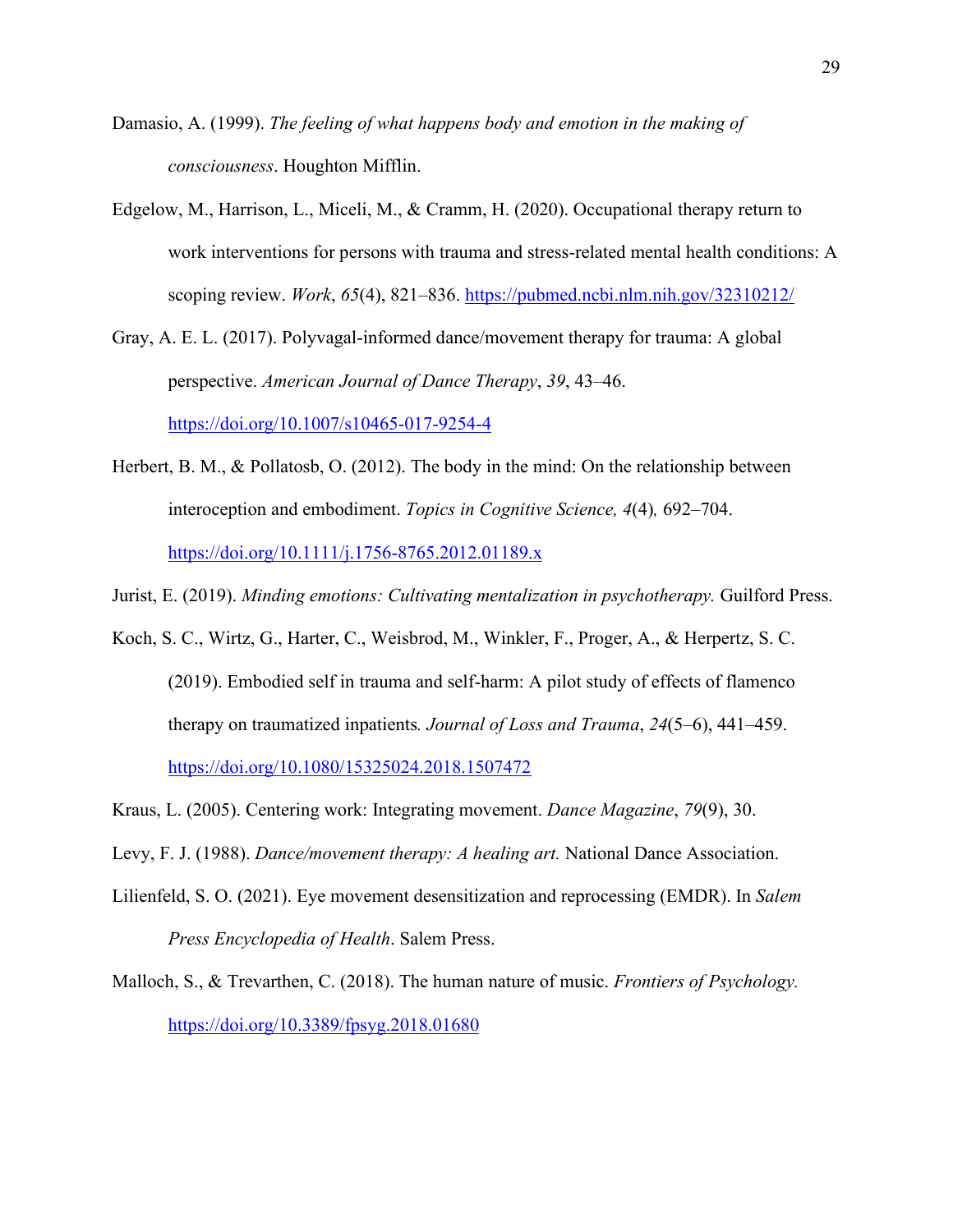- Mullins, L., Chaney, J., & Frank, R. (1996). Rehabilitation medicine, systems, and health: A biopsychosocial perspective. *Families, Systems & Health*, *14*(1), 29–41. <https://doi.org/10.1037/h0089820>
- Nader, P. R., Stone, E. J., Lytle, L. A., Perry, C. L., Osganian, S. K., Kelder, S., Webber, L. S., Elder, J. P., Montgomery, D., Feldman, H. A., Wu, M., Johnson, C., Parcel, G. S., & Luepker, R. V. (1999). Three-year maintenance of improved diet and physical activity: the CATCH cohort. Child and Adolescent Trial for Cardiovascular Health. *Archives of pediatrics & adolescent medicine*, *153*(7), 695–704. <https://doi.org/10.1001/archpedi.153.7.695>
- Serlin, I. A. (2020). Dance/movement therapy: A whole person approach to working with trauma and building resilience. *American Journal of Dance Therapy*, *42*(2), 176–193. <https://doi.org/10.1007/s10465-020-09335-6>
- Tortora, S. (2006). *The dancing dialogue: Using the communicative power of movement with young children.* Paul H. Brookes.
- van der Kolk, B. A. (2014). *The body keeps the score: Brain, mind, and body in the healing of trauma.* Viking.
- Wise, V., Mcfarlene, A. C., Clark, C. R., & Battersby, M. (2009). Event-related potential and autonomic signs of maladaptive3 information processing during an auditory oddball task in panic disorder. *International Journal of Psychophysiology: Official Journal of the Internation Organization of psychophysuiology, 74*(1), 34-44.

<https://doi.org/10.1016/j.iipsycho.2009.07.001>